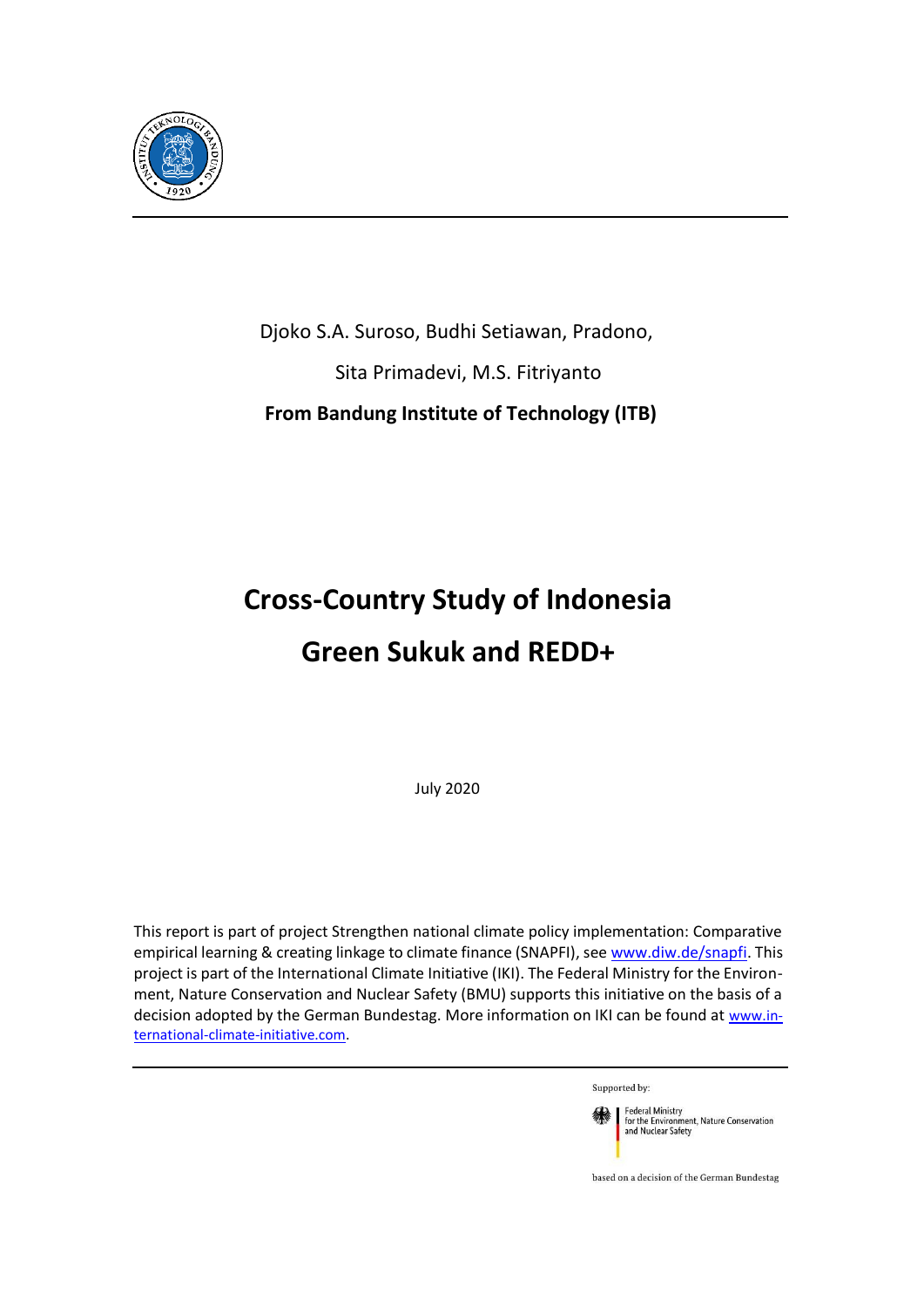# I. Introduction

The Republic of Indonesia (ROI) has signed the Paris Agreement in New York on April 22, 2016. This was followed up by Law No. 16 of 2016 concerning the Ratification of the Paris Agreement to the United Nations Framework Convention On Climate Change (Paris Agreement For The United Nation Framework Convention Nations About Climate Change) by the Indonesian Government. The Government of Indonesia (GoI) in its first climate policy phase until 2020 has set the target regarding GHG emission reduction to 26 % (unconditional) and 41 % from Business as Usual if Indonesia is assisted by international support. This unconditional target has increased to 29 % in 2030 due to consequence of continue economic growth and changing of base year setting of NDC.

Based on Law No. 16 of 2016. Indonesia will need about USD 81 Bio to finance Mitigation & Adaptation Actions in 2015-2020 (TNC Report to UNFCCC, 2017). There are 3 kind of fiscal supports to the green project which are the revenue (Tax and incentive), Expenditure (Ecology-based fiscal transfer), and Innovative financing instrument (Bond and sukuk). As The Government Budget alone will not be able to meet the financing needs for climate change actions, the Climate Actions needs a strategic policy and financing collaboration among the stakeholders in the local and global level, such as government (central & sub-national), business entities (private, SOEs), MDBs, NGOs/CSOs, communities, and other related stakeholders. Since cooperation definitely creates reciprocal relations, a little help from those who work together will drive change in each country. International supports has played important roles in formulating government policies to deal with climate change issues in Indonesia. This study aims to identify a few examples of instances where international climate finance has had an influence on national policy design and enhance the knowledge of how international climate finance (ICF) can be designed to support national policies that are crucial for NDC implementation. The study supports the NDC ambition raising and implementation.

# II. International Climate Finance in Indonesia

The history of International Climate Finance of Indonesia started by the cooperation with JICA and AFD in formulating Indonesia Climate Change Programme Loan (CCPL) in 2008. CCPL is a loan mechanism to support the adaptation and mitigation of climate change. CCPL was directed to Indonesia's climate-change mitigation, adaptation and cross-sectoral issues, by monitoring and supporting the Government of Indonesia's (GoI) climate change policy reforms and thereby reducing the risks arising from climate change. The financial loan amounted to USD 1.9 billion over the three years (AFD, 2013). This policy loan was incorporated into the general budget and was not attached to any specific programme of line ministry. The loan disbursements were governed by a policy action framework agreed in advance with the Government (MFF Report,2015). Based on the evaluation of ICCPL, The GoI and development partners have gained valuable lessons to develop The Policy Matrix which purposed of monitoring activities and support the policy dialogues regarding the ICCPL process. It is hoped that the policy matrix can be utilized for the formulation and implementation of future cooperative programs that address climate change issues based on international agreement (ICCPL, 2014).

Learning from the experience of the ICCPL, The Ministry of Finance as one of the national economic policy regulators is responsible for ensuring the effectiveness and efficiency of climate change funding.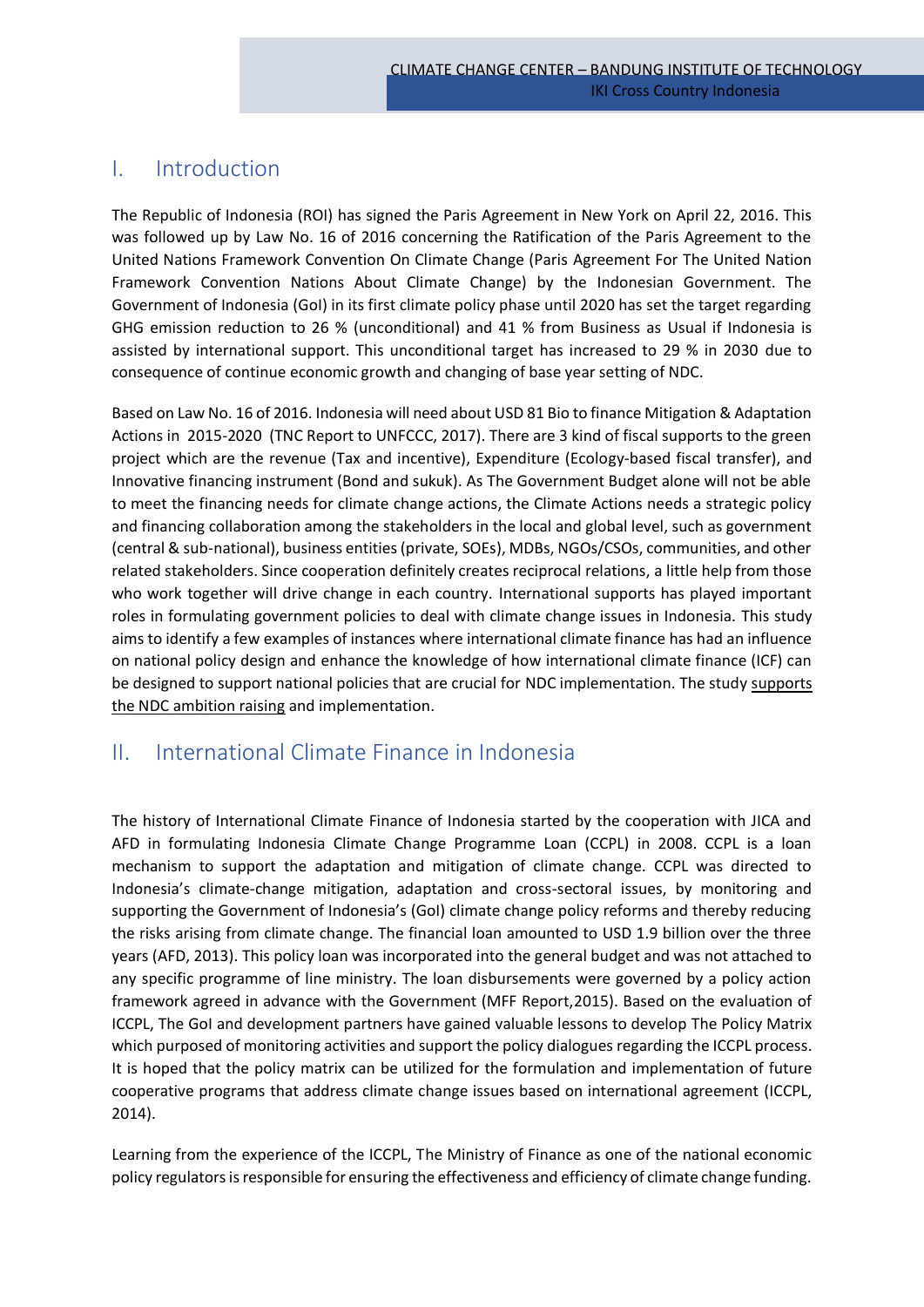In order to strengthen the transparency of climate change funding and to broaden the source of climate finance to other countries, The GoI developed the Mitigation Fiscal Framework (MFF) which has been prepared by the Ministry of Finance to assess the public expenditure and other policies that will be needed to achieve the government's objective of reducing greenhouse gas (GHG) emissions by 26% by 2020, compared with business as usual, using domestic resources (Ministry of Finance, 2012). The First MFF focused on forestry, peatlands, energy & transportation mitigation actions which covered 93% of national emission reduction targets and in 2012, using MFF, National Action Plan on Reducing Green House Gasses received about IDR 15,9 Trillion from several resources including International Partner (Harisman, 2013).

Along with the development of various efforts to tackle climate change, Indonesia then has submitted the Intended Nationally Determined Contributions (INDC) to the Secretariat UNFCCC on September 24 of 2015. The INDC was then reformulated into the First of Nationally Determined Contribution (NDC) in 2 October 2016. As already mentioned above, implementation of climate actions requires huge investment and cannot only be covered by the state budget. Since 2015, the Ministry of Finance, supported by the United Nations Development Programme, has developed the climate budget tagging (CBT) tool to track climate-related expenditure in the national budget as the urge of the development of Climate Budget Tagging appears from Mitigation Fiscal Framework, which supported by UNDP and funded through GEF. CBT identified ever-increasing state budget support to climate actions from 3.6% of the APBN (IDR 72.4 T, in 2016), to 4.7% (IDR 95.6 T, in 2017), to 4.9% (IDR 109.7 T, in 2018) and 4.1 % (IDR 95.8 T, in 2019). At the same time, the tagging process has also allowed the government to map out the financing gap to meet climate change target (Green Sukuk Report, 2020).

Climate change funding of Indonesia can come from a variety of sources, namely public, private and mixed funds. Public funds can come from government budgets as well as foreign state grants and loans. Funds from international sources can be channelled through government budgets, private parties, and NGOs that act as intermediaries. Based on the Fiscal Policy Agency (BKF) and **CPI report (2014**), climate change funding in Indonesia is dominated by **domestic funding from the government budget of 66 percent**, and 34 percent comes from international public funding. Globally, climate finance set a record high in 2015 but more is needed. In 2015 it reached USD 472 billion, slightly decreasing to USD 455 billion in 2016; this high record is driven primarily by rising private investment in renewables (Buchner et al. 2017). The amount of public climate finance flows from donor governments and their agencies, multilateral climate funds, and development finance institutions (DFIs) to developing countries is fairly small and limited; it is only 10% of overall public flows. International finance from donor governments and their agencies to developing countries stayed constant throughout 2014-2016 at USD 14 billion per year. An ambitious commitment requires a large amount of finance and support from developed countries as well as private sector investment. Development partners could provide finance in the forms of loans, grants and technical assistance (Halimanjaya 2016).

To meet the annual climate change funding needs, the government needs to develop strategic steps to mobilize additional funds from other potential parties such as by stimulating private sector involvement. Coherence is needed by climate change control action plans and development plans which can be sharpened by a public funding framework for climate change control (PCF Report, 2019). As to meet the needs, at the end of 2017, the government issued a framework for Green Bonds and Green Sukuk (BKF report, 2019). Green Sukuk is a policy issued as one method to improve the potential investment climate of the International for financing and refinancing green projects in Indonesia as a form of Indonesia's commitment to the Paris Agreement. Following the rapid development of global green bond market in recent years and the completion of our Green Bond and Green Sukuk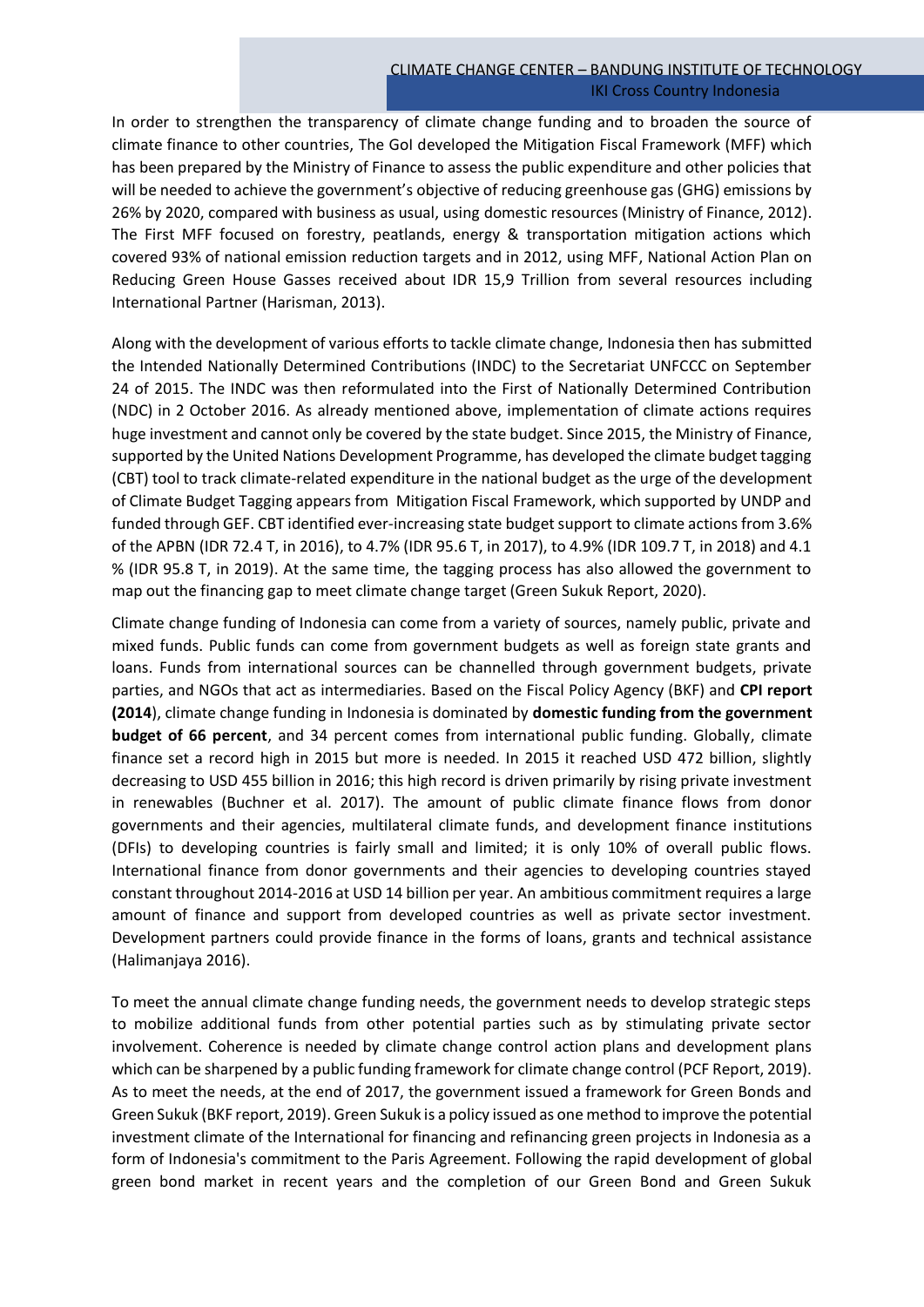Framework, Indonesia has been able to successfully issue The first Global Green Sukuk in March 2018. Selection of eligible green projects through a list of climate change project's output marked by Ministries in the KRISNA system. This framework has been through a review process by an international independent institution (CICERO) and gets the rank of a medium green value (BKF Report, 2019). Since Green Sukuk is one of an investment with market based mechanism that has been legally set up by the GoI, the International agencies don't have direct influence to the policy and regulation related to climate change in Indonesia.

On the other side, long before the advent of innovative green sukuk financing mechanism, Indonesia had entered into bilateral cooperation agreement in financing climate change actions with Norway through The REDD+ development program. The REDD+ development program is the reflection of Indonesia's willingness to improve forest management by following and fulfilling guidance set up by UNFCCC dynamic and progressive decisions. Referring to Decision 1/CP.16 Paragraph 70, the Conference of the Parties (COP)-16 in Cancun encouraged developing country Parties to contribute to mitigation actions in the forest sector, following their respective capabilities and national circumstances, by undertaking the following activities: reducing emissions from deforestation, reducing emissions from forest degradation, conservation of forest carbon stocks, sustainable management of forest, and enhancement of forest carbon stock. Various mechanisms and agreements between Norway and Indonesia are made to encourage the realization of the implementation of REDD + since REDD + is funded with the Result Based Payment mechanism, where rewards are earned based on performance appraisal.

These two cases of financial instrument become interesting to compare because we can see two kind of International finance mechanism where one is donor-driven which is REDD+, meanwhile Green Sukuk is truly Indonesia's initiative which using market based approach.

# III. New and Renewable Energy (NRE) Projects by Green Sukuk

The Green Sukuk as financial instrument was chosen because of its capability to finance climate change project beyond technical assistance, perform complex and comprehensive mechanism as GoI initiative, large reliance on international resources, aims associated with a topic of critical importance to the country's climate change agenda (NDC of Indonesia) and uncertainties over its future (sustainability dari regulasi green sukuk). While the case study to look at the performance of green sukuk is done by reviewing the implementation of NRE programs, considering that energy is the second largest sector, and expectedly fast growing sector that possibly contribute to a bigger portion of the total emission, to achieve the NDC target after forestry sector.

This chapter is divided into four sections. The first section offers a brief description of the Green Sukuk. The second section analyses the dynamics toward Indonesia climate change policy and regulation related to green sukuk mechanism and energy sector. The third section analyses which outcomes have been achieved in terms of policy development and implementation. The final part summarises lessons learned based on developed hypotheses.

# III.1 Green Sukuk Financing Mechanism

The implementation of climate change mitigation and adaptation programs in Indonesia is stated in the national action plan for reducing greenhouse gas (NAP-GHG) and national action plans for climate change adaptation (NAP-CCA). Various programs from various line ministries related to climate change are included in the document and are integrated into the Medium term National Development Plan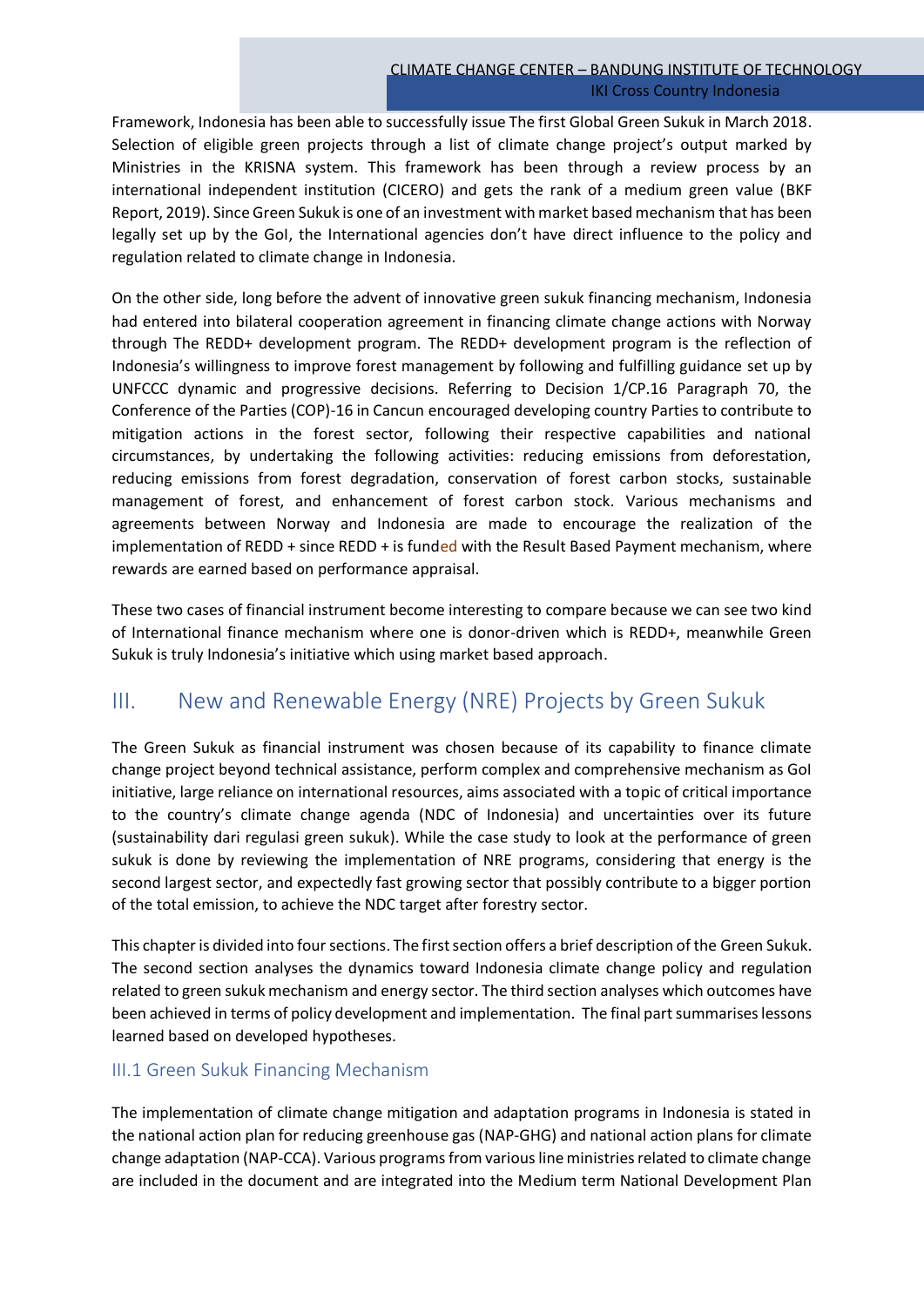(RPJMN). Based on the President's speech at the COP-15 Copenhagen (2009), the GoI committed to achieve emission reductions target by developing NAP-GHG which GHG, which can be categorized as a National Appropriate Mitigation Actions of developing country Parties in the context of sustainable development, supported and enabled by technology, financing and capacity-building, in a measurable reportable and verifiable manner). These various programs would be funding obtained from various financing instrument.

Regarding these conditions, the Government of Indonesia sees the opportunity to finance green activities through sukuk financing mechanisms. Sukuk (SBSN) is issued with the aim of funding programs within the scope of the state budget including funding for project development. This is stated in Law No.19 Year 2008 concerning Government Sharia Securities and Government Regulation No.56 Year 2011 concerning Project Financing through SBSN Issuance. Sukuk is asset-based financing, which is allocated for capital expenditure in the State Budget (APBN), producing underlying assets. The planning process, including the tender for the procurement of goods / services with sukuk financing, fully follows the provisions of the state budget regulations (no intervention by lenders or other parties). In general, the issuance of green sukuk can follow the mechanism of the issuance of state sukuk (SBSN), as well as the wakalah (contracts) used in the issuance.

Then, Indonesia have been able to successfully issue the first Global Green Sukuk in March 2018. Even so, green sukuk can finance projects related to climate change since 2016. This financing mechanism is called refinancing while for financing start from the 2018 fiscal year is called the financing mechanism. The investment through green sukuk were utilized to refinance completed project from 2016 budget (51%) and to finance new projects from 2018 budget (49%). Green sukuk's re-finance mechanism use the state budget as the first method to finance the project. After paid by the state budget, Selection procedure of the green project that can be financed/Re-financed by green sukuk mechanism are based on Climate Budget Tagging (CBT) mechanism. The CBT system is embedded into government's national budget system (ADIK system in 2016 and KRISNA system in 2018) and is established to track and identify expenditures of projects delivering environmental benefits in accordance with Indonesia's climate change targets (BKF Report, 2019). The green projects funded by Green Sukuk are selected from tagged projects that fall into one of the nine Eligible Green Sectors under the framework based on NAP-GHG. After that, the government will issue bonds or sukuk for selected projects. Funds derived from bonds and sukuk will go back into the State treasury as the main instrument of state budget financing to cover the State Budget deficit and to repay debt refinancing and investment for selected projects.

#### **Diagram of Finance Mechanism Scheme of Green Sukuk**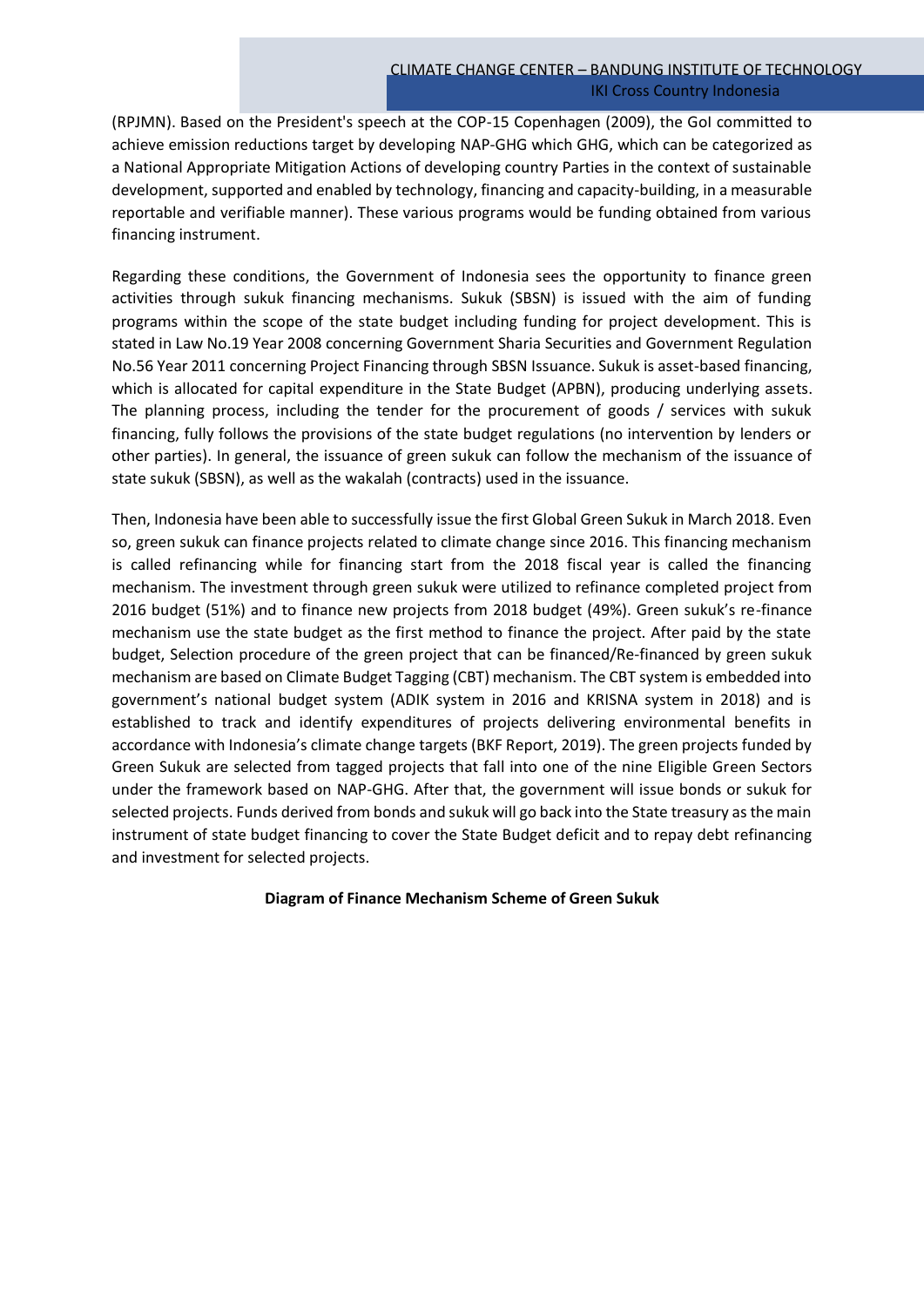

*Source : ITB Analysis, 2020*

Based on the above diagram, there are two mechanisms of assistance from international climate finance. The first ICF encouraged technical assisstance in developing the NAP- GHG which was then integrated into the Midterm National Development Planning (RPJMN). The programs in the RPJMN are funded by the state budget whose funding circulation is regulated using the second international climate finance, Green Sukuk. In addition, the Green Sukuk framework, which can be categorized as the green initiative of Indonesia, has become an enabling instrument in the integrated climate change program impelementation and financing system.

# III.2 Implementation through NRE Projects

Based on CDKN report on 2015, Indonesia had faced distinct long-term challenges to its energy system, including the expected growth in energy demand over coming years to rates as high as 7-8% annually; the need to change the current energy mix that leaves Indonesia vulnerable to the price of imported oil due to subsidies; and the country's commitment to substantially reducing national greenhouse gas emissions relative to business as usual. Given the significant contribution of the energy sector towards Indonesia's emissions, one of the efforts undertaken is by constructing and operating NRE which aims to provide access to energy (electricity) to the outside coverage areas and increasing the area's electrification ratio in accordance with the commitment set at the Paris Agreement to reduce emission (Ministry of Energy and Minerals) Resources, 2018). To keep up with the commitment, the Government of Indonesia sets target through Presidential Decree No.22/2017 concerning the National Energy General Plan that stiupates Provision of the general plan of the national energy (targeting the renewable energy shares of 23% in 2025 and 31% in 2050) (Green Sukuk Report, 2020).

Based on green sukuk report (2020), to fulfill this target, this project involves the construction of new and renewable energy infrastructure, with a focus on areas outside the current electricity coverage and undertaken in 2017 and 2019. It aims to improve the electrification ratio in off-grid areas across the country, and therefore stimulate economic activity and improve distribution of economic growth as a form of implementation the equitable energy policy as mentioned in Ministry of Energy Regulation No. 12 year 2018.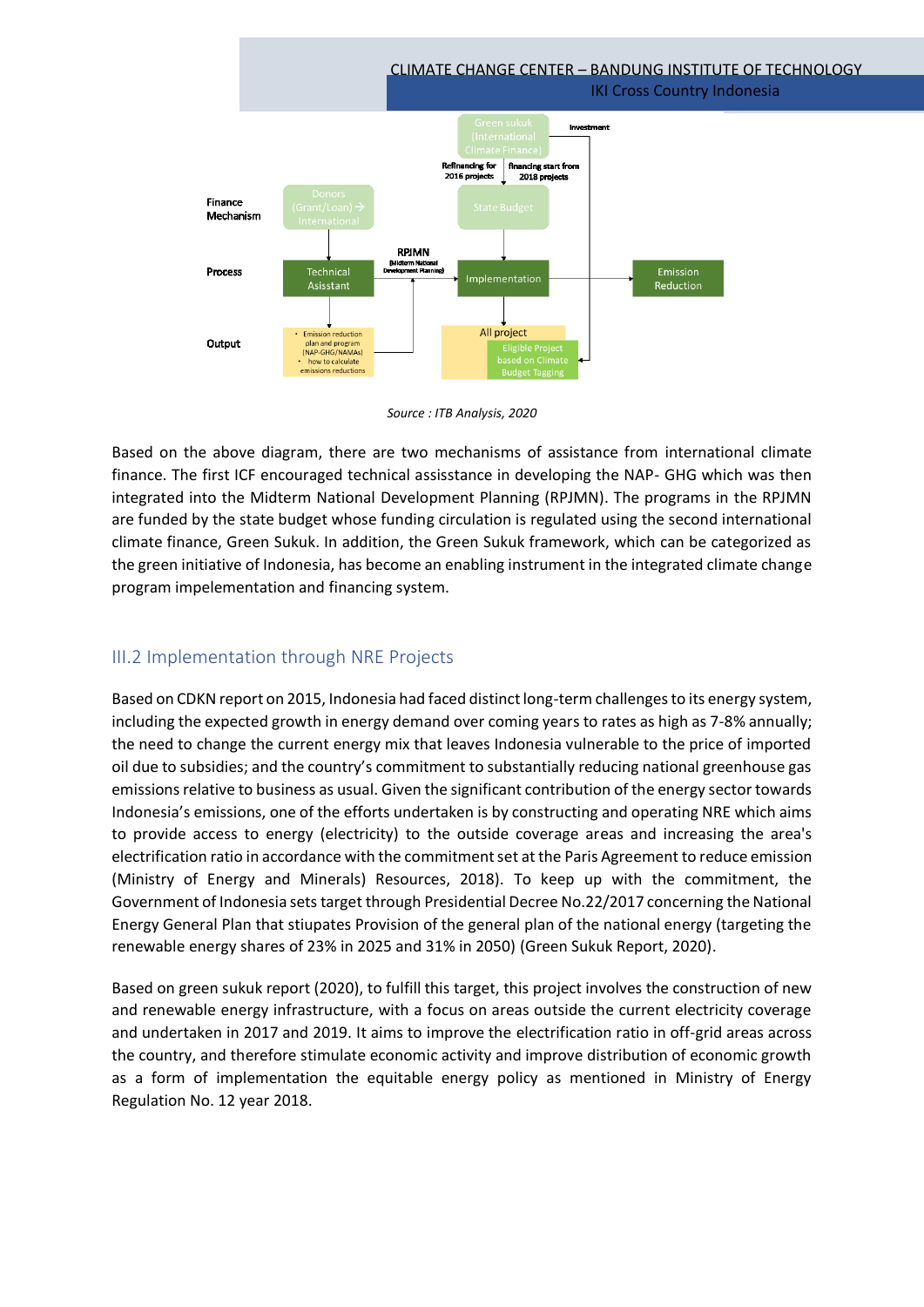# III.3 Transformative Change

# a. Economical Aspect

From the economic consideration, Green Sukuk plays a role to enabling the construction of renewable energy projects. This project is undertaken in 2017 and 2019. The green sukuk issuance for NRE projects in 2019 up to USD 1.319.620 and USD 3.913.133 in 2018. The project in 2017 involves the construction of solar power plants, solar-diesel hybrid power plants, microhydro power plants, and minihydro power plants, as well as biogas facilities and photovoltaic street lighting, with locations spread across 17 of 34 provinces in Indonesia. The 2019 development of such infrastructure are spread across all provinces and includes the revitalization and maintenance of existing renewable energy infrastructure. The project contributed to an increase of 15,067 electrified households in 2017 while generating 7,429 kW of electricity, reducing the use of diesel-powered generators in areas that are not covered under the national electricity grid, therefore improving the electrification ratio while reducing emissions.

It is known that through the green sukuk financing mechanism, the NRE project impact on emission reduction has been calculated. The impact of NRE projects on emission reduction is calculated based on 3 criteria which are 1)the Annual GHGs emissions reduced / avoided in tonnes of CO2 equivalent / b;) Annual renewable energy generation in MWh / GWh (electricity) and GJ / TJ (other energy); and 3) The capacity of renewable energy plant (s) constructed or rehabilitated in MW. It is known that there was a decrease in emissions which amounted 1,319,620.41 tonnes from NRE Projects for the issuance of 2017 (Green Sukuk Report, 2020) while the calculation has not been carried out for the issuance of 2019. Based on the calculation results, the implementation of the NRE Project with the green sukuk financing mechanism achieved the emission reduction target of around 1.4 percent of the target the energy sector for electricity generation with NRE from 2017. The number is relatively small compared to the overall energy sector target even for NRE target itself, but we can see that green sukuk potentially play a role as financing window to realize more energy sector programs in achieving the NDC target.

In addition, green sukuk for the NRE Project not only promotes electrification ratios and the achievement of NDC targets, but also supports the realization of sustainable development. Green Sukuk realizes technological changes in producing energy by utilizing renewable energy, while also changing the behaviour of the people who originally used energy based on fuels and also give the benefit to the people who at first don't have any access to use energy. The projects such as Micro-Hydro Powerplants in rural areas can contribute to small-scale productive activities supporting the home industry such as folk crafts or the agricultural sector for post-harvest, and livestock. The environmentally friendly energy can be said to help rural communities in increasing economic growth in the region. It is stated in the report that the projects aim to achieve the SDGs target number 7, 9, and 13 which meant to talks about making sure everyone has access to renewable energy by 2030, ensuring the infrastructure that is needed by everyone to connect with the rest of the world, and deal with the effects of global warming.

b. Political Economy

# **Promising investment for two sides**

Green sukuk has promising considerations for the recipient and investors who will be involved. In general, from the side of the recipient agency will get the opportunity to contribute in alleviating the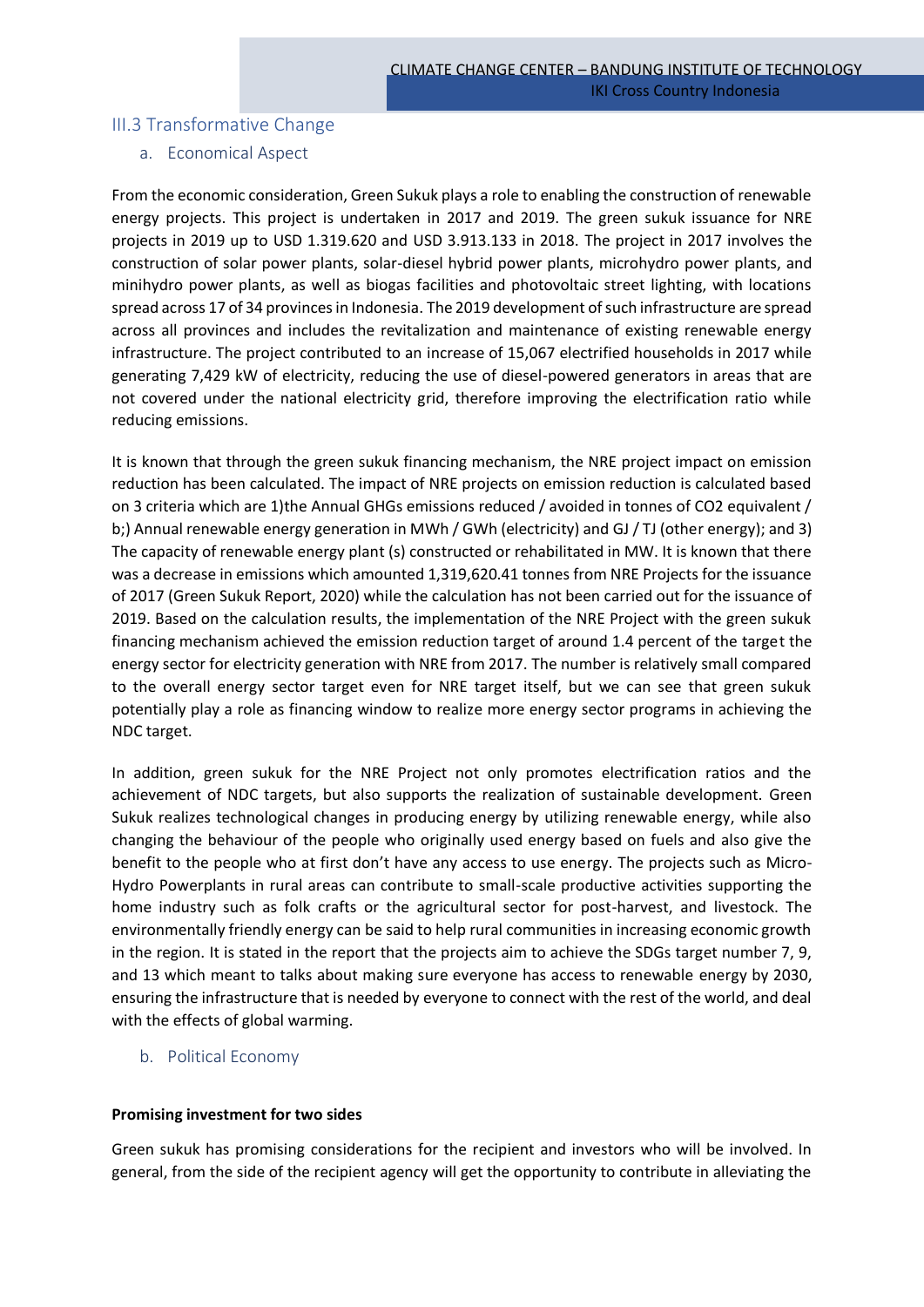problem related to climate change. While from the investor's side, they participate in sustainable development as the goal of green sukuk. An interesting consideration for the Republic of Indonesia is that Indonesia has the potential to become the first country to issue Green Sukuk in the international market.

Green sukuk as a financial instrument successfully attracted interest from diverse group of domestic and international investors. Demand from investors amounted to USD 3,000 million, or 2.4 times of tranche size and come from the varied types of financial institutions. The figures below describes the types of investors in the sukuk green financing mechanism. As described by the picture below, 90% of green sukuk investors come from international investor and only 10 % is domestic investors.

# **Green Sukuk Investor's Type**



Investors' Distribution by Region Investors' Distribution by Investor Type Investors' Distribution by Type of Investor

#### *Source : BKF Report, 2019*

Based on picture above, we can see how political economy aspect plays a role in Green Sukuk. Most of the investor (32%) come from Islamic region since green sukuk is sharia bond which attract Islamic country which becomes the biggest investor based on region. The concept of green sukuk also attract some green investor which play 29% on the investment of green sukuk.

From the Indonesian side itself, green sukuk is important to realize programs according to the NDC target of the energy sector. In addition, there are also couples of motives who might play a role for example to attract capital and the second one was to tap into the emerging green market for financial products

**Another aspect to be seen in political economy is the influence of actors from various sides. It is known that this study focuses on the innovation of the green sukuk programs and its relevance on NRE Projects.**

# **Influence of actor -** Green Sukuk Initiative

Green Sukuk was initiated by DJPPR (Syariah Financing Directorat) and the green sukuk framework was developed by UNDP. This Wakalah Sukuk is issued by the Indonesian SBSN Issuing Company III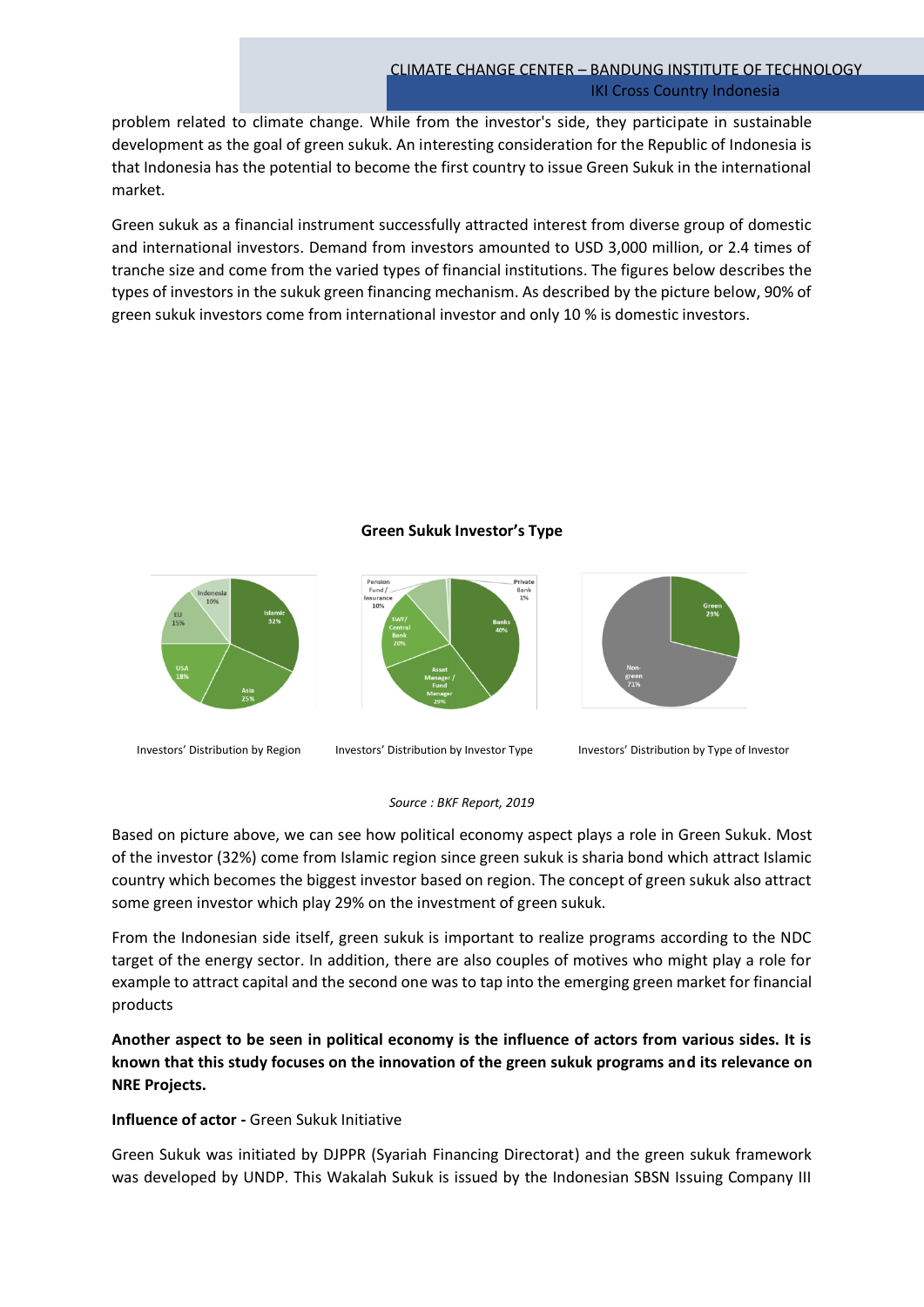(PPSI-III), a legal entity of the Indonesian government who have specific purpose to issue the securities in accordance with sharia principles in foreign currencies on the international market. The structure of this sukuk contract is wakalah with collateral assets (underlying assets) including state property (BMN) in the form of land and buildings as much as 51 percent, and government projects that are being and will be built at 49 percent. Deutsche Bank AG, Dubai Islamic Bank PJSC, Maybank Investment Bank Berhad, PT Mandiri Sekuritas and HSBC have roles as Joint Lead Managers and Joint Bookrunner as well as advisors for sustainable project structures. Meanwhile, PT Bahana Sekuritas, PT Danareksa Sekuritas, and PT Trimegah Sekuritas Indonesia Tbk acted as co-managers for the transaction. Meanwhile the reporting of green sukuk was held by Fiscal Policy Agency and MoEF.

#### **Green Sukuk Initiative Actors**



# **Influence of actor -** Green Sukuk Issuance Process

Indonesia is also indeed noted as a pioneer in the issuance of green bonds in the Southeast Asia region through the issuance of Green Sukuk valued at USD1.25 billion in March 2018. This transaction goes hand in hand with the issuance of the first ever Green Sukuk in the world by the country of Indonesia (the world's first sovereign green sukuk). To promote green sukuk of Indonesia, The Directorate of Financing and Risk Management, Ministry of Finance held meetings with several countries in the world to introduce the green sukuk mechanism as a door for green financing in Indonesia.

As the result, the Government of Indonesia success in issuing State Sukuk on the international market with a value of USD 3 billion and at the same time success including issuing State Sukuk in the international market to finance environmentally friendly projects (Global Green Sukuk) worth USD1.25 billion on March 1, 2018. In February 2019, the Government of the Republic of Indonesia received international awards "1. Islamic Issues of the Year" and 2. "SRI Capital Market Issues of the Year" from the International Financing Review Asia in Hong Kong. The Government of the Republic of Indonesia also won an international award as the "Most Innovative Debt Management Office (DMO) of the Issuer of Sovereign Sukuk". The receipt of the award demonstrates international recognition and appreciation for the Government's commitment and contribution in overcoming climate change which is realized through the issuance of innovative and sustainable financing instruments. This award is given for the success of the Government of the Republic of Indonesia in issuing a Global Green Sukuk valued at USD750 million in early February 2019.

c. Policy Process and Governance

# **Governance system**

At the end of 2017, the government issued a framework for Green Bonds and Green Sukuk. This Framework regulates the issuance of green bonds and sukuk, and the criteria for green projects that can be financed. Selection of eligible green projects through a list of outputs climate change marked by Ministries in the KRISNA system and budget tagging mechanism.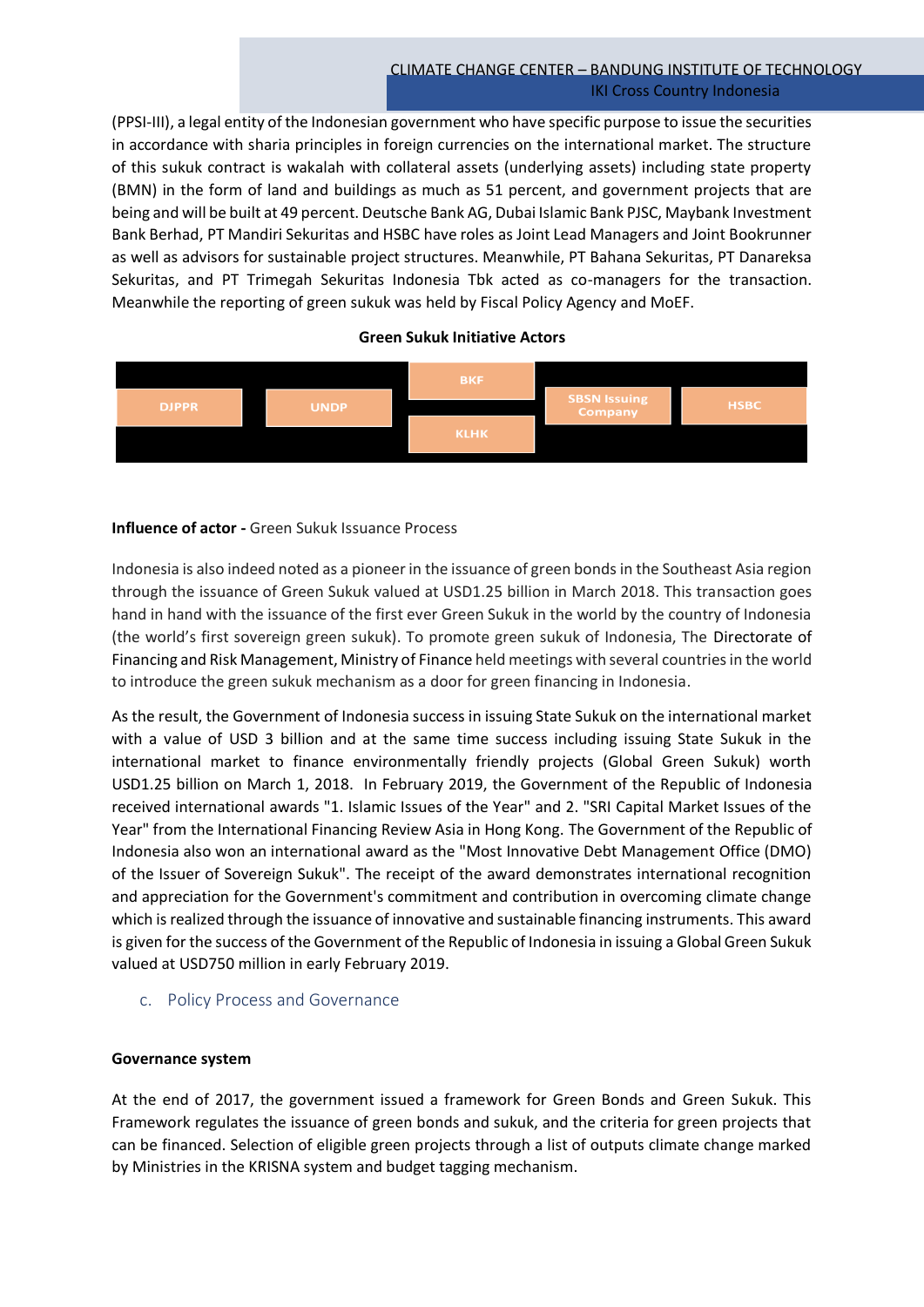

*Source : DJPPR Interview, 2020*

In 2016, the Ministry of Finance initiated the implementation of budget tagging for activities related to climate change mitigation and adaptation. Currently, budget tagging is carried out for the Ministries /Institutions Work Plans through the Budget Performance Planning and Information Collaboration System (KRISNA) and is carried out both for mitigation and adaptation activities. From the results of budget tagging, it can be reported that the climate change budget in Indonesia increased nominally from IDR 72.4 trillion in 2016 to IDR 109.7 trillion in 2018. Indonesia will need about USD 81 Bio to finance Mitigation & Adaptation Actions in 2015-2020 (TNC Report to UNFCCC, 2017). Based on the green sukuk framework, various stakeholders have their respective functions according to their functions in climate change budgeting and planning. Coordination among stakeholders can be seen in the Figure as follows.



# **Coordination Between Stakeholder based on Green Sukuk Mechanism**

*Source : ITB Analysis, 2020*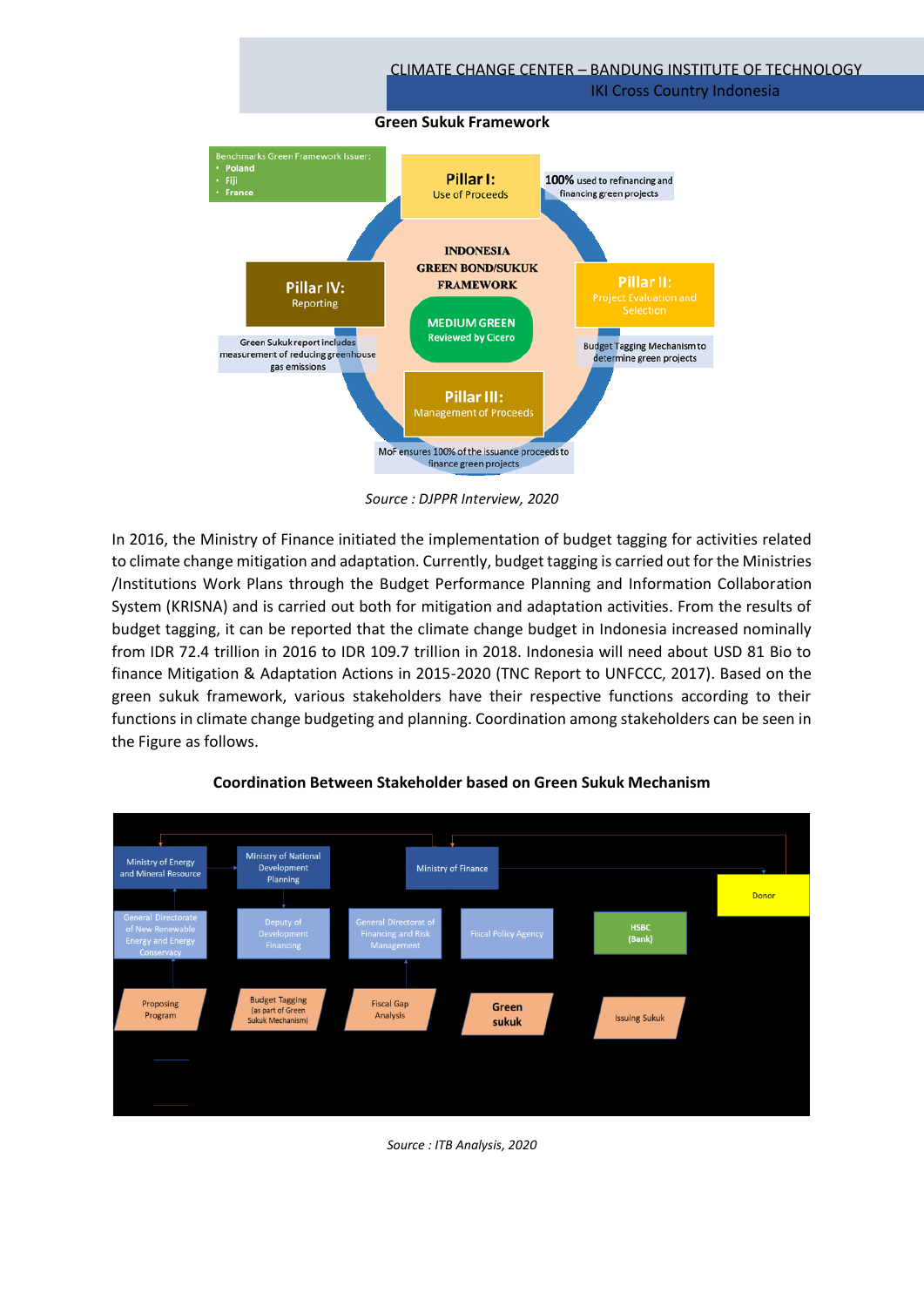Based on the figure presented above, the Ministry of Energy and Mineral Resources proposes a program to be financed by Ministry of National Planning and Development. Eligible programs will be selected through budget tagging by the KRISNA system developed by Ministry of National Planning and Development. Then, the eligible programs will be calculated in terms of their fiscal gap and financial risk by the Directorate of Financing and Risk Management and then submitted to Fiscal Policy Agency to be processed through green sukuk. Then, HSBC (year 2018) as a management bank will issue the sukuk and sell to donors which already get the information related to sukuk from Ministry of Finance promotion. The money from donors will go into state income as an investment and be used for financing and refinancing programs that can be funded by green sukuk. After the program is implemented, the Ministry of finance will report to the donor. The detail about issuance process of green sukuk can be seen in the below figure.



# **Green Sukuk Issuance Process**

Green Sukuk is issued by the Indonesian SBSN Issuing Company III (PPSI-III), a legal entity of the Indonesian government who have specific purpose to issue the securities in accordance with sharia principles in foreign currencies on the international market. Deutsche Bank AG, Dubai Islamic Bank PJSC, Maybank Investment Bank Berhad, PT Mandiri Sekuritas and HSBC have roles as Joint Lead Managers and Joint Bookrunner as well as advisors for sustainable project structures. Meanwhile, PT Bahana Sekuritas, PT Danareksa Sekuritas, and PT Trimegah Sekuritas Indonesia Tbk act as comanagers for the transaction.

Based on the explanation above, we can say that the Green Sukuk framework, which can be categorized as the green initiative of Indonesia, has become an agent in the integrated climate change funding system to manage the climate change implementation in Indonesia. Green sukuk framework fills the system gap in the planning process to the implementation of energy programs and opens up financial opportunities to realize the NRE program which is part of achieving the NDC target.

*Source : BKF Report, 2019*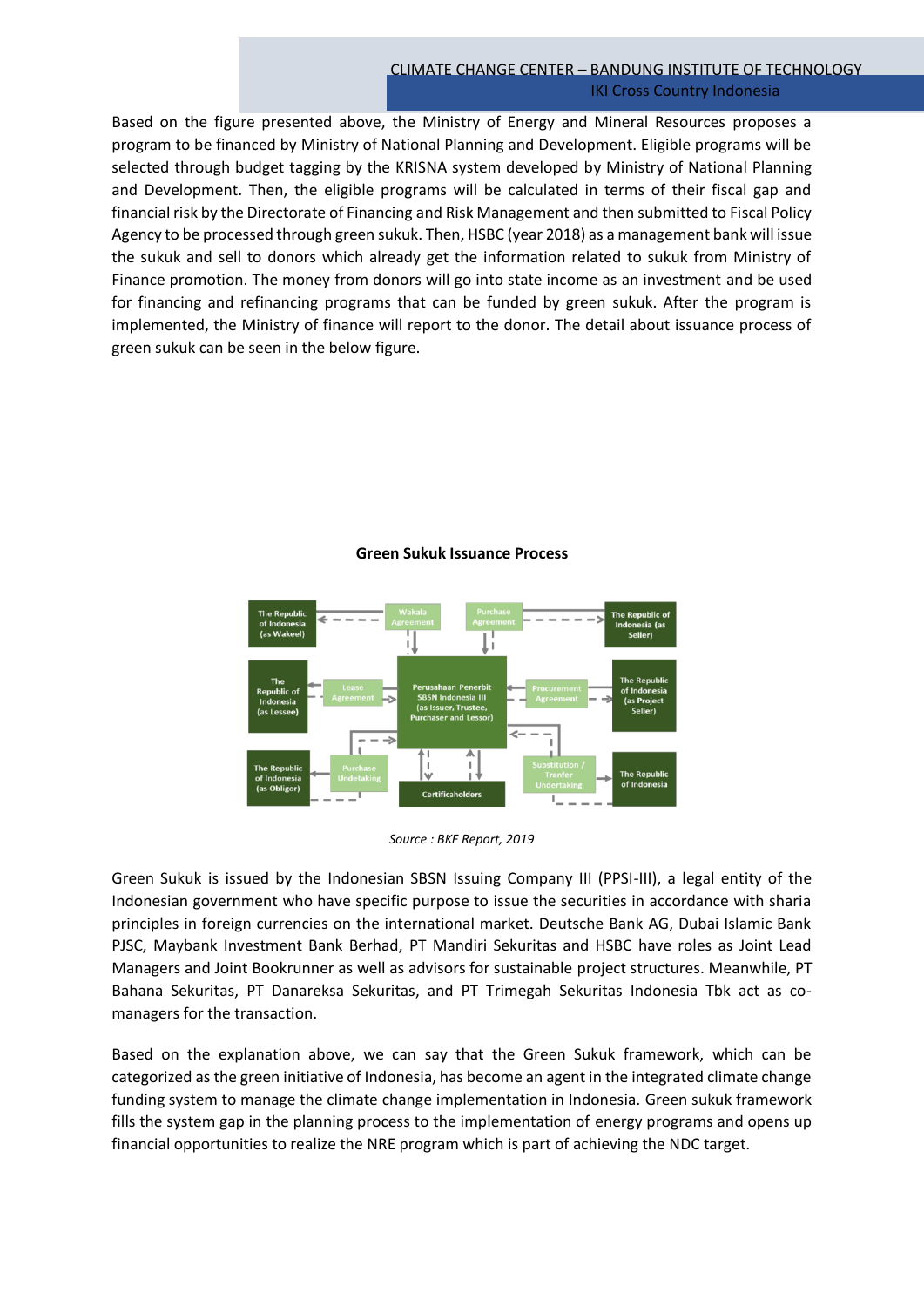Meanwhile, in the other side, it is known that green sukuk is a investment mechanism that using shariah agreement, it make the agreement and sharing profit should be clear and there should be real assets. As DJPPR (Syariah Financing Directorate) said that Green Sukuk Future Challenges are :

- Indonesia doesn't have enough underlying assets/limited assets
- How to modify underlying assets/structure in the future
- Challenges for the line ministries to provide the assets and using green sukuk instrument
- The preparedness of the line ministries for changing green sukuk into project based mechanism

# III.4 Summary and Lesson Learned from Hypotheses

Indonesia has developed various innovative financial instruments such as Green Sukuk which has been successful in opening the windows to finance the NRE Projects. Moreover, it becomes the potential instrument in financing projects to achieve Indonesia 29% NDC Target. Particularly, the financed projects have managed to achieve positive results by contributing to implement existing planned programs and refinancing the program which has been done and encouraging the sustainable development through green projects.

A number of factors and conditions have contributed to the attainment of such outcomes. We can highlight:

# **Economic**

- a) Green sukuk as the innovative instrument enabling the implementation of equitable projects and give the long-term impact to the society
	- Innovative instrument : When almost all International Climate Finance focus on technical assistant financing and there are still finance needs for programs implementation, green sukuk is present as a window to finance the implementation of planned programs. Green sukuk see opportunities for bond sales trends in Indonesia and sharia mechanisms to become "green sukuk" that can attract many investors, both green investors and Islamic countries investors. This mechanism also allows Indonesia to achieve the NDC target (29%), without having to tapping the target of 41 percent because green sukuk investment goes into the state budget.
	- Equitable projects : The government provides electricity for as the form of implementation the equitable energy policy as mentioned in Ministry of Energy Regulation No. 12 year 2018. This is happening through the construction of various electricity installations sourced from NRE. The areas of which the program is implemented are underdeveloped regions and small islands in Indonesia. All provinces in Indonesia was covered by the pogram through green sukuk financing instrument
	- Long term impact : Green Sukuk realizes technological changes in producing energy by utilizing renewable energy, while also changing the behaviour of the people who originally used energy based on fuels and also give the benefit to the people who at first don't have any access to use energy to make industries in small scale so they can get the more sustainable profit.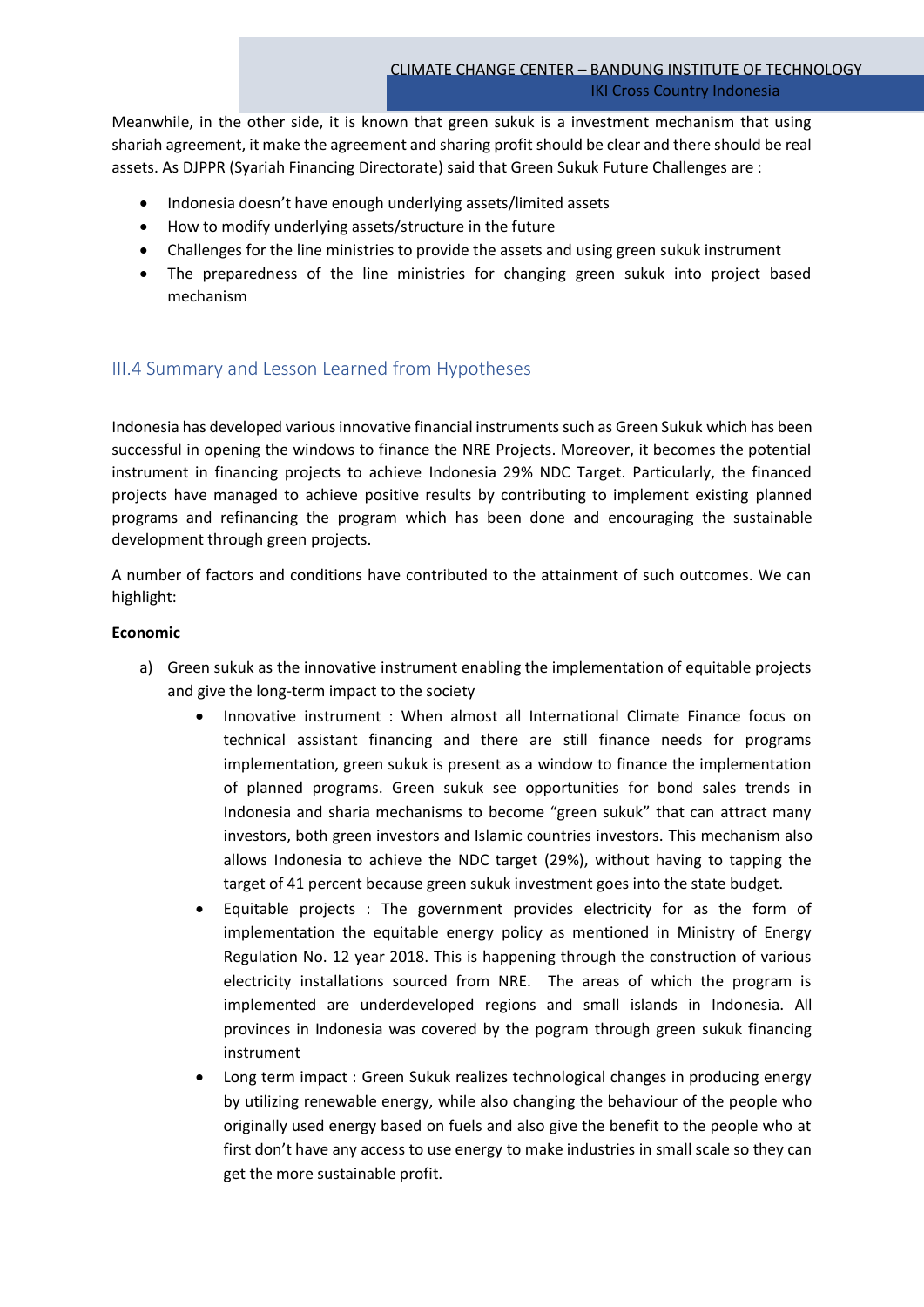#### **Political Economy**

- a) Financing instrument innovation which related to nowadays trend is effective in catalysing the implementation process of climate change activity
	- Innovative instrument : When almost all International Climate Finance focus on technical assistant financing and there are still finance needs for programs implementation, green sukuk is present as a window to finance the implementation of planned programs. Green sukuk see opportunities for bond sales trends in Indonesia and sharia mechanisms to become "green sukuk" that can attract many investors, both green investors and Islamic countries investors. This mechanism also allows Indonesia to achieve the NDC target (29%), without having to tapping the target of 41 percent because green sukuk investment goes into the state budget.
	- It is also known that green sukuk as a financial instrument successfully attracted interest from diverse group of domestic and international investors. Demand from investors amounted to USD 3,000 million, or 2.4 times of tranche size and come from the varied types of financial institutions.
	- Most of the investor (32%) come from Islamic region since green sukuk is sharia bond which attract Islamic country which becomes the biggest investor based on region. The concept of green sukuk also attract some green investor which play 29% on the investment of green sukuk.
- b) Initiatives and the government's capacity to see market opportunities play a role in increasing investment in climate change activities
	- Indonesia is indeed noted as a pioneer in the issuance of green bonds in the Southeast Asia region through the issuance of Green Sukuk valued at USD1.25 billion in March 2018 and USD 0.75 billion in February 2019. The amount of Green Sukuk for renewable energy in 2018 USD 102,519,477 and USD 41,262,037 in 2019. See the "green" aspect could be potential in attracting investor
	- The Government of the Republic of Indonesia also won an international award as the "Most Innovative Debt Management Office (DMO) of the Issuer of Sovereign Sukuk".

#### **Policy Process and Governance**

- a) Integrated system and open data (Budget tagging, KRISNA) enchance the more collaborative and transparant management of planning and evaluation system related to climate change projects
	- Green Sukuk framework, which can be categorized as the green initiative of Indonesia, has become an agent in the integrated climate change from planning and budgeting system. Based on the green sukuk framework, various stakeholders have their respective functions according to their functions in climate change planning and budgeting
	- Selection procedure of the green project that can be financed/re-financed by green sukuk mechanism are based on Climate Budget Tagging (CBT) mechanism. The CBT system is embedded into government's national budget system (ADIK system in 2016 and KRISNA system in 2018) and is established to track and identify expenditures of projects delivering environmental benefits in accordance with Indonesia's climate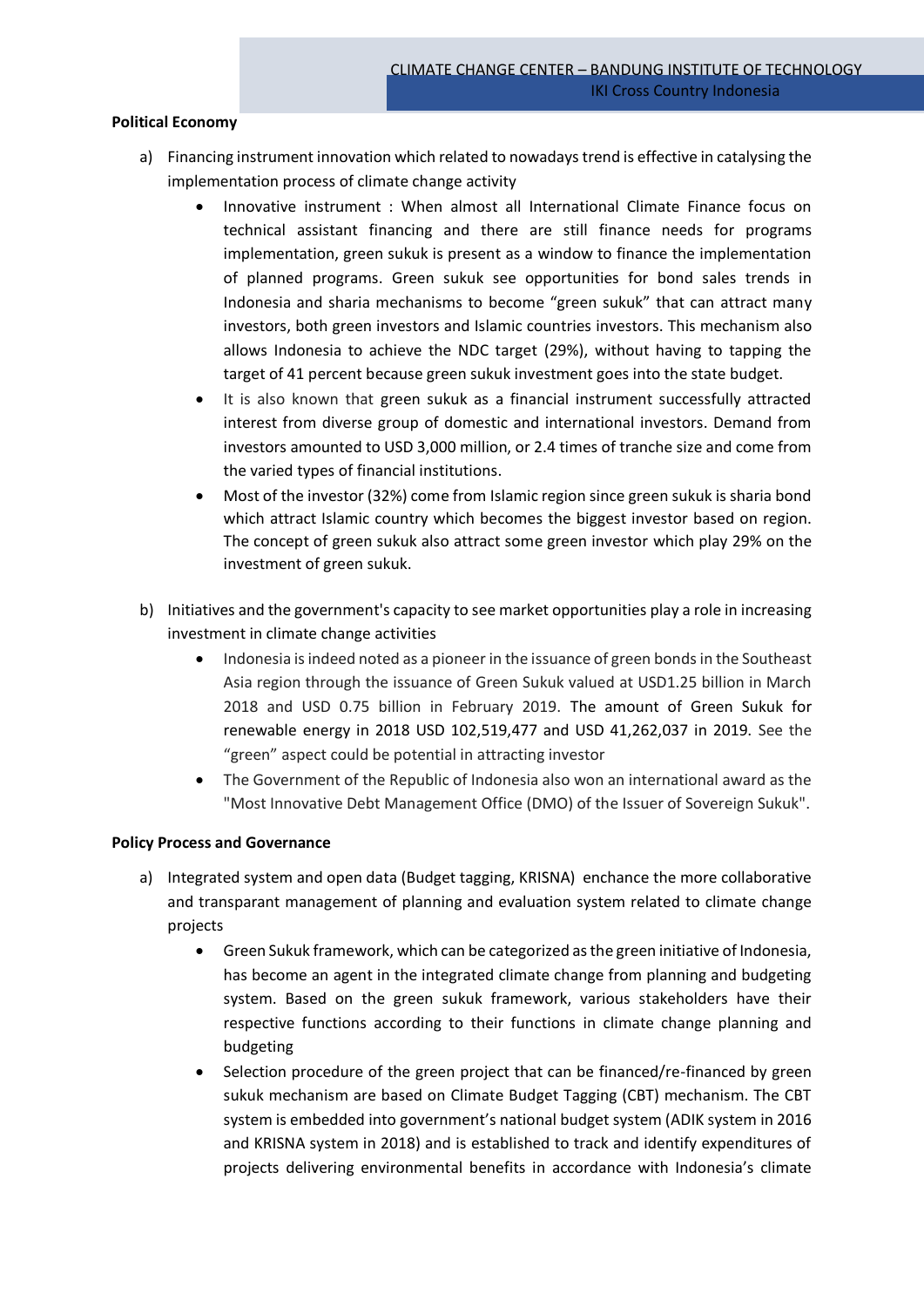change targets (BKF Report, 2019). It helps the planning and evaluation process of the projects

- b) Specific needs (resources in terms of technical assistance, finance, capacity development, from ICF sources) strengthens the implementation possibility when aligned with existing policies.
	- Programs funded by green sukuk are a collection of programs that were previously funded by other international climate change mechanisms. Through this funding, there is a need for programs to achieve the NDC target. This is important because Green Sukuk requires careful planning, Green Sukuk is only an instrument that can fund programs with underlying assets. So, if the plan or asset has not been identified, then the investment cannot be carried out

# IV. REDD+

Reducing Emissions from Deforestation and Forest Destruction, or Reduction of Emissions from Deforestation and Forest Degradation (REDD), is a mechanism for reducing deforestation and forest destruction with a view to reducing emissions from deforestation and forest destruction. The overall goal of REDD + is to help mitigate global climate change, by creating incentives for various countries to reduce greenhouse gas emissions caused by deforestation and forest degradation.

REDD in Indonesia began long before the Indonesia-Norway LoI was signed. The idea of REDD + in Indonesia strengthened in 2007 precisely at the time of the Indonesian COP in Bali. President SBY stated that Indonesia would contribute to the REDD+ scheme. This commitment is followed by the commitment of the Indonesian government to climate change through the RAN-GRK which is then disseminated to the Norwegian government. On May 26, 2010, the Indonesia-Norway LoI was created as a form of Norwegian support for climate change activities in Indonesia.

In line with Indonesia First NDC, REDD+ will be an important component of Indonesia's NDC targets in the land-based sector (NDC, 2016). The Forest Reference Emission Level (FREL) for REDD+ was submitted to the UNFCCC Secretariat in December 2015, which included deforestation and forest degradation and peat decomposition. FREL is set at 0.568 GtCO2e / year for the Above Ground Biomass carbon pool, using the reference period 1990-2012 and will be used as a reference to actual emissions from 2013 to 2020. Inline with its commitment, In 2016, Indonesia (the Government and the Parliament) successfully agreed to ratify the Paris Agreement through the enactment of Act No. 16/2016 Article 5 of the Agreement recognizes the role of forests sector and REDD+.

The importance of REDD+ is clearly reflected in the document of the  $1<sup>st</sup>$  Indonesian NDC, where REDD+ is the back-bone of achieving mitigation target from forestry sector. The REDD+ development programme is the reflection of Indonesia's willingness to improve forest management by following and fulfilling guidance based on UNFCCC decisions. The national strategy of REDD+ in Indonesia has two main foci: enhancement of forest and peatland governance and development of the infrastructure of REDD+. Infrastructure development includes the establishment of the REDD+ Agency; a funding instrument; and a measurement, reporting and verification (MRV) institution. As for, the essential elements for REDD+ implementation, i.e.

- a) REDD+ National Strategy,
- b) Forest Reference Emission Level (FREL),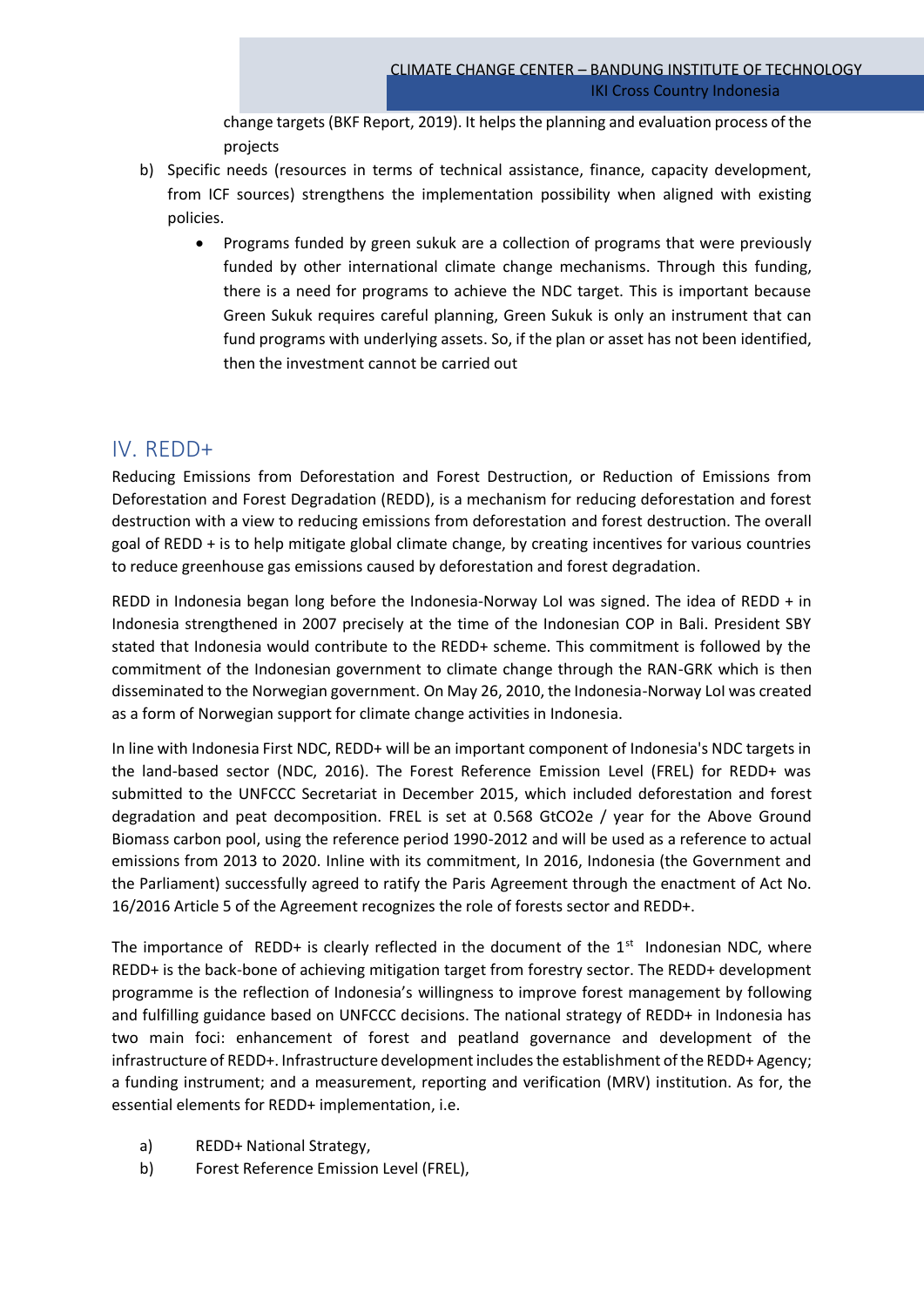- c) National Forest Monitoring System (NFMS),
- d) Safeguards Information System (SIS), and
- e) Measuring, Reporting and Verification (MRV) system.

Since its early development, Reducing Emissions from Deforestation and Forest Degradation (REDD+) programme in Indonesia is not regarded as the only mechanism for emission reduction from forest, but rather as fundamental and momentous opportunity as well as challenge for reformation of forest and land governance. The following picture is an overview of REDD + historical development.



*Source : ITB Analysis, 2020*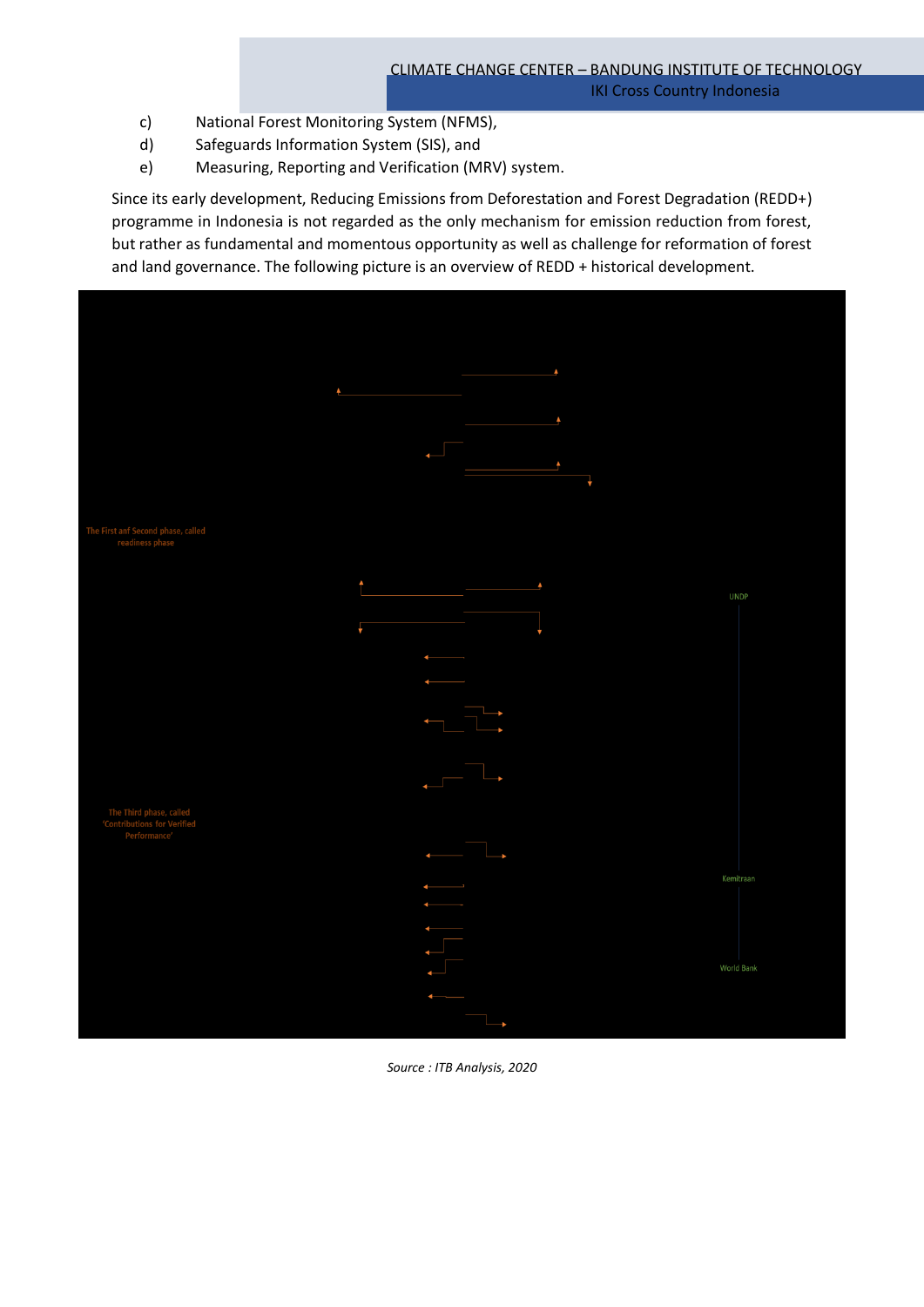# IV.1 REDD+ Financing Mechanism

Since 2005, an international policy framework has been in development to financially incentivize emissions reductions from deforestation and forest degradation and to conserve and enhance carbon sinks (REDD+). It was agreed at the 12th meeting of the GCF Board in March 2016 that it would operationalize the results-based payment aspects of REDD + finance disbursement before the end of the year. REDD+ Indonesia refers to article 5, which is a financing mechanism without carbon transfer so that REDD+ financing is a profitable and safe financing for Indonesia REDD + Indonesia refers to article 5, the cooperation for financing mechanism doesn't need carbon transfer so that REDD+ is a profitable and safe climate change financing mechanism for Indonesia. Berikut dapat dilihat schematic mekanisme pembiayaan melalui REDD+.



# **Diagram of Finance Mechanism Scheme of REDD+**

*Source : Team Analysis, 2020*

**Based on the diagram above, it can be seen that REDD + is one of the funding mechanisms that drives climate change actions from preparation to implementation including the calculation of the emission reduction.** In Indonesia's REDD+, there are generally two phases. The first phase is a readiness phase carried out with USD 200 from Norway and an implementation phase worth USD 800 out of a total of USD 1 billion. In the readiness phase, REDD+ funds were used to technical assistant and develop institutional set-up and policy regarding its implementation. In this implementation phase, the financing mechanism through the Result Based Payment scheme is implemented. The Result Based Payment (RBP) mechanism is given as an incentive from Norway for Indonesia's performance in implementing the REDD+ program. It is known that Indonesia's NDC emission reduction target has been set with about 17.2 percent from emission baseline from land and forestry sector. The forestry sector financing estimates are 75-80 percent sourced from The Result Based Payment - REDD+ funds. The RBP process start from the calculation of the emission reduction which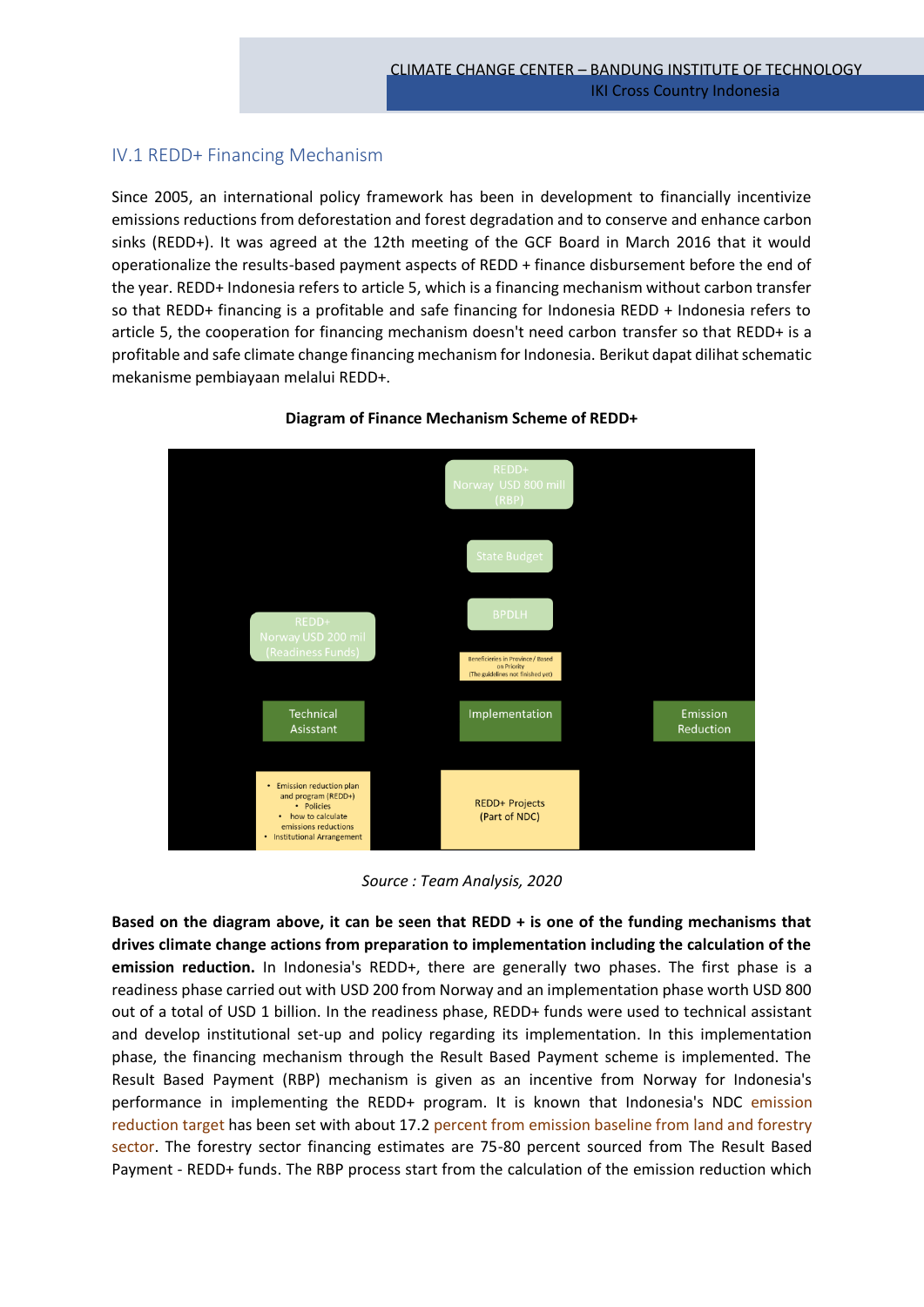to be claimed to the Norway. The carbon stock calculation results are reported to the Minister of Finance for claims and the claims will be paid periodically. Then the funds will go to the state budget will be earmarked to Environment Funds Management Agency (*Badan Pengelola Lingkungan Hidup - BPDLH*) to be transferred to beneficieries as investment funds which will be used to finance the 2020-2037 emission reduction targrt or will be used in accordance with the priorities set by BPDLH. Based on MoEF regulation No. 70, beneficiaries will be distributed to each province and can be used limitedly for the benefit of the environment (on progress to making the guideline).

# IV.2 Project Implementation

The development of REDD+ in Indonesia is still in the preparation stage, although it is planned that REDD+ in 2014 will begin to be fully implemented. But until now there have been no studies that confirm the results of the implementation of REDD+ with a view to impacts on the development of forest and land use sector in Indonesia. Otherwise, calculations have been carried out for 2016 and 2017 to see Indonesian performance so the REDD+ incentive from Norways can already be claimed at 11 million tonnes (USD 55 million). Based on interviews with the Head of the Sub-directorate of REDD+, The Ministry of Environment and Forestry, the Indonesia is in the process of claiming Norway's RBP fund. The financing should be claimed at the October 2020.

For the time being, it is known based on REDD Report 2018 published by Ministry of Environment and Forestry, during the implementation of REDD period in 2013-2017 Indonesia has reduced 20.4% emissions from deforestation and forest degradation or 10.4% if peat decomposition is included. Total emissions from deforestation, forest degradation and peat decomposition combined from period 2012-2013 to 2016/2017 are 299 MtCO2 from all proposed activities or 259 MtCO2 while excluding peat decomposition, which both values on with and without peat decomposition emission, are still lower than the baselines. Yet complete calculation in the complete year (2017-2018) has not done, as the period of data source provided for land cover, land cover change and forest fire data sets, have not been completed. However, this issue regarding REDD+ emphasizes the quantification of the impact related to the program is still not calculated yet and the impact document needs to be prepared as a report to receive a reward considering the mechanism of REDD+ funding is the result based payment.

# IV.3 Transformative Change

# a. Economical Aspects

Regarding the economic transformation that occurred as a result of the Norway-Indonesia cooperation related to REDD+, it cannot be seen significantly yet. The economic impact has not yet been measured because the process of implementing REDD is still at the readiness stage and the claimed for the performance for year 2016-2017 still on the process.

The distribution of funding from REDD  $+$  is divided into two, which are for preparation and implementation. Based on the results of interviews with the Ministry of Environment and Forestry, it is known that from the commitment value of the RI-Norway Letter of Intent (LoI) of 1 USD Bill, USD 200 mill is allocated for readiness. From USD 200 mill, it has been partially used for the readiness process and currently there still remains USD 26 mill. As for the USD 200 million, it is used to develop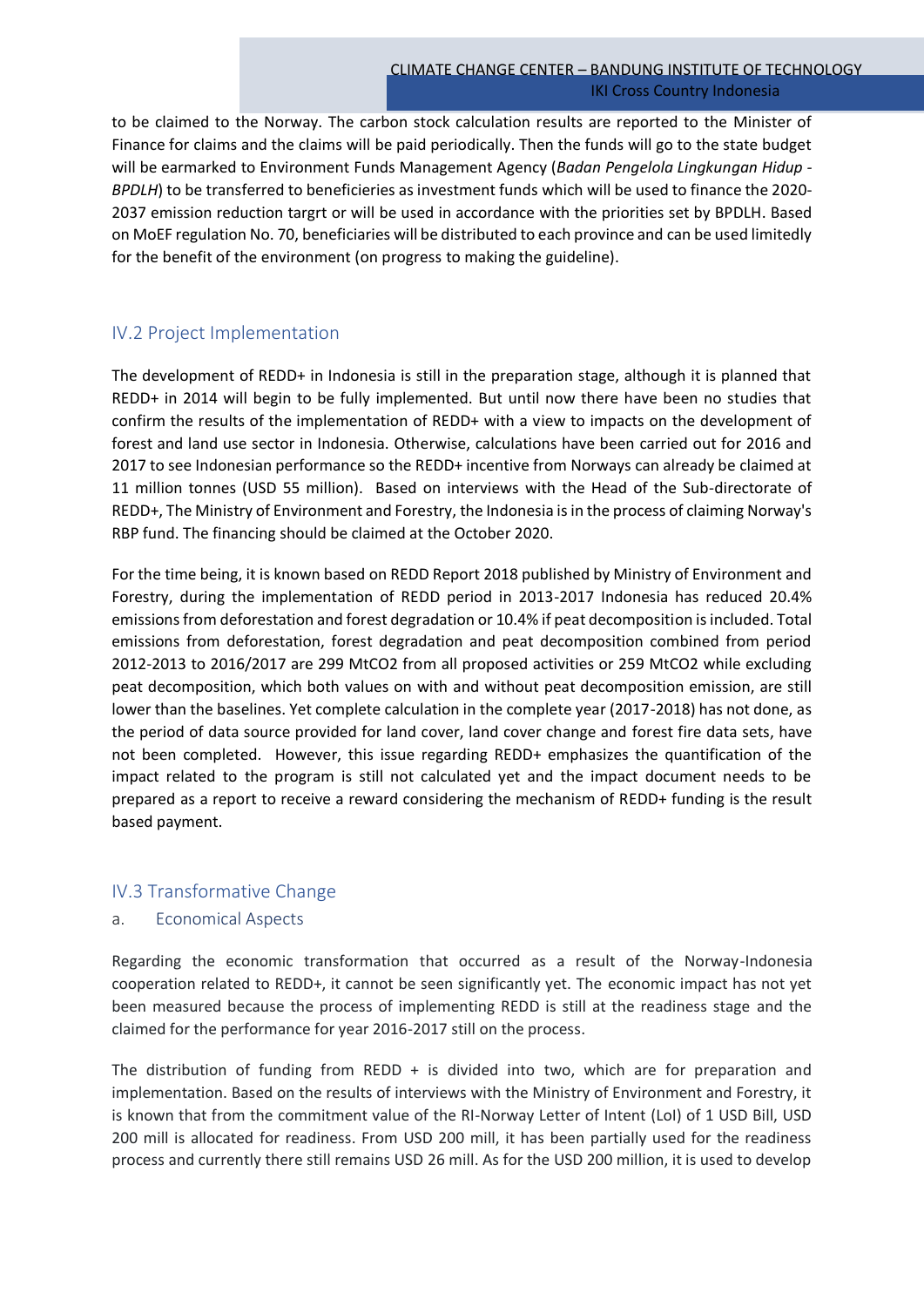various policies and task forces to implement REDD+ programs. Here are some results from the readiness funds of REDD+

- i. REDD+ Institution
	- Indonesia's agreement with Norway has implications for the necessity of having an Institutional unit that regulates and reports directly to the President on the progress of implementing REDD+ projects. Based on this commitment, various efforts to establish institutions responsible for the implementation of REDD + continue to be made using the REDD+ readiness financing. The development of REDD+ Institutional arrangement start from REDD+ Task Force, REDD+ Management Agency until it merged into the Ministry of Environment and Forestry

# ii. Moratorium

One of main strategy of emission reduction is moratorium of new license or land concession release in peat lands. A number of presidential regulation have been released to materialize in achieving of emission reduction target that in line with spirit of improvement in forestry sector.

- iii. REDD+ implementation instrument such as
	- National Strategy, Forest Reference Emission
	- Level (FREL) / Forest Reference Level (FRL),
	- Measuring, Reporting, Verifying (MRV),
	- National Forest Monitoring Systems (NFMS),
	- Funding Instruments,
	- Safeguards and the REDD + Safeguard Information System,
	- System National Registry (SRN)
- iv. MoEF Regulation Number 70 Year 2017 about Implementation Guidelines for Reducing Emissions from Deforestation and Forest Degradation, Role of Conservation, Sustainable Management of Forest And Enhancement Of Forest Carbon Stocks
	- National approach and implemented in sub-national level Local government (provincial government) has a role to control the emission reduction measures in sub-national levels involving REDD+ entities
	- In the case of REDD+ Norway, as long as it can build justification from the theory of change it is possible to include other programs (besides forestry)
	- REDD+ Finance management is under BLU (*Badan Pengelola Dana Lingkungan Hidup/* Environmental Fund Management Agency-MoF): Explain the BLU mechanism including the consist of steering committee (a combination of various ministries) to provide proposals for the preparation of program strategies and to support ideal coordination between the line ministries

The Indonesia-Norway partnership consists of three phases. First phase; funds will be used to finalize Indonesia's forestry and climate strategy and lay the foundations of supporting policies and institutional reforms. Second phase; aiming that Indonesia is ready to contribute to verified emission reductions while at the same time taking the initiative to mitigate on a larger scale through pilot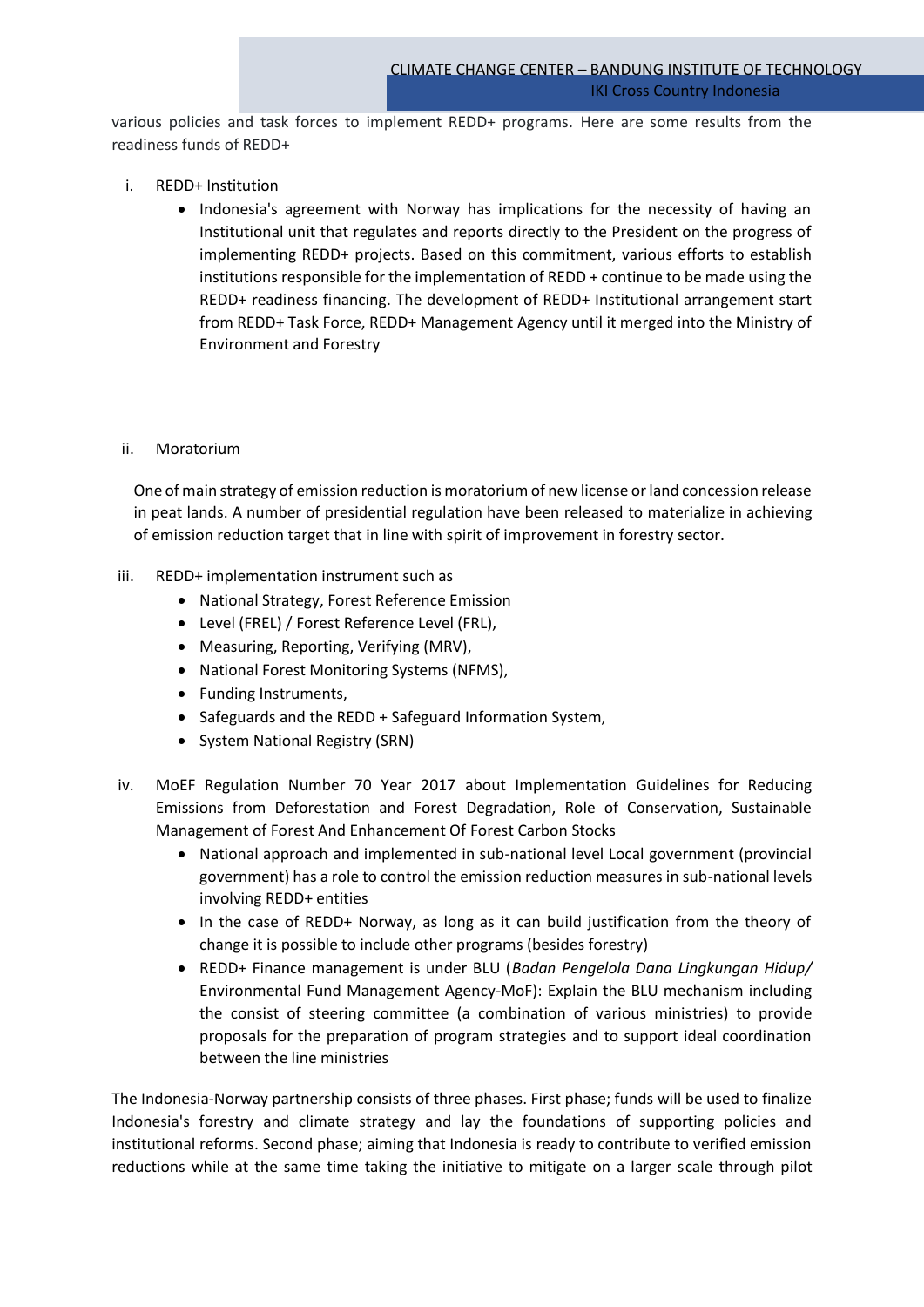projects at the provincial level. Third phase; Indonesia is expected to be able to implement a nationally verified emission reduction mechanism.

However, although the strategy includes concept of what we call now as Result based-payment which means to compensate all activities related to REDD+ activities based on performance indicators, after seven years of implementation the progress so far show that it is still not completed yet. Even though there are many sources of finance from International donors, in fact the amount of money is still not enough for the implementation of climate change program and action in Indonesia. This is because operational costs and initial costs are still needed. Long process of materialization of concept into implementation could become potentially obstacle on future emission reduction in forest sector. Therefore, factors that have contributed to long-process need to be scrutinized and tackled for better program in the future.

# b. Political Economy Aspect

#### **Moratorium**

Related to the government's REDD+ policy and the Letter of Intent (LoI) signed with the Government of Norway, in 2011 President Yudhoyono announced a two-year moratorium on new forest concession licenses for primary forest and peatland, which was later extended for two additional years (2013– 2015). On May 13, 2015 Indonesian President Joko Widodo extended the moratorium for a third time. The moratorium means to allow the government to develop improved processes for land-use planning and permitting, strengthen data collection and information systems, and build institutions necessary to achieve Indonesia's low emissions development goals (Austin et al., 2012). The Moratorium itself is a process of collective negotiation and a transformational national policy between Indonesia and Norway. Although the interaction developed between Norway and Indonesia is more a form of support than demanding. For the moratorium itself, support from Norway appeared in the the form of funding to encourage the creation of a moratorium.

The moratorium of new license or land concession release in peat lands was originally envisioned as a 'stepping stone' towards reforming Indonesia's land tenure system and lowering the rate of deforestation (Austin et al., 2012). Peatlands receive special attention in the moratorium because of their significant role in storing carbon and providing other environmental services, including water and biodiversity conservation. Indeed, the main positive environmental impacts of the moratorium stem from the additional protection that it extends to this ecosystem (CIFOR, 2011). To support the achievement of the moratorium, The GoI developed One Map Policy (OMI) which intended to ensure the number of peatlands and primary forests that must be protected. Later on, this One Map Policy will not only benefit the forestry sector, but will also integrate and answer the needs of various sectors.

As the result, it is known that the estimation of Indonesia's emission rates without the moratorium between 2011 and 2015 would likely have been 1.0–2.7% higher than they were with the moratorium in place (Busch et al., 2015). This calculation is based on data from the years 2000–2010 that showed that 58.7% of emissions from deforestation came from outside of existing concessions and areas protected by the moratorium (Andersen, et.al, 2016). From those data, we can estimate that even the impact of moratorium toward the reduction of emission is not significant. Moreover, the moratorium leads Government of Indonesia to keep the commitment on setting regulation related to forestry of Indonesia as elaborated within the policy process and governance section below.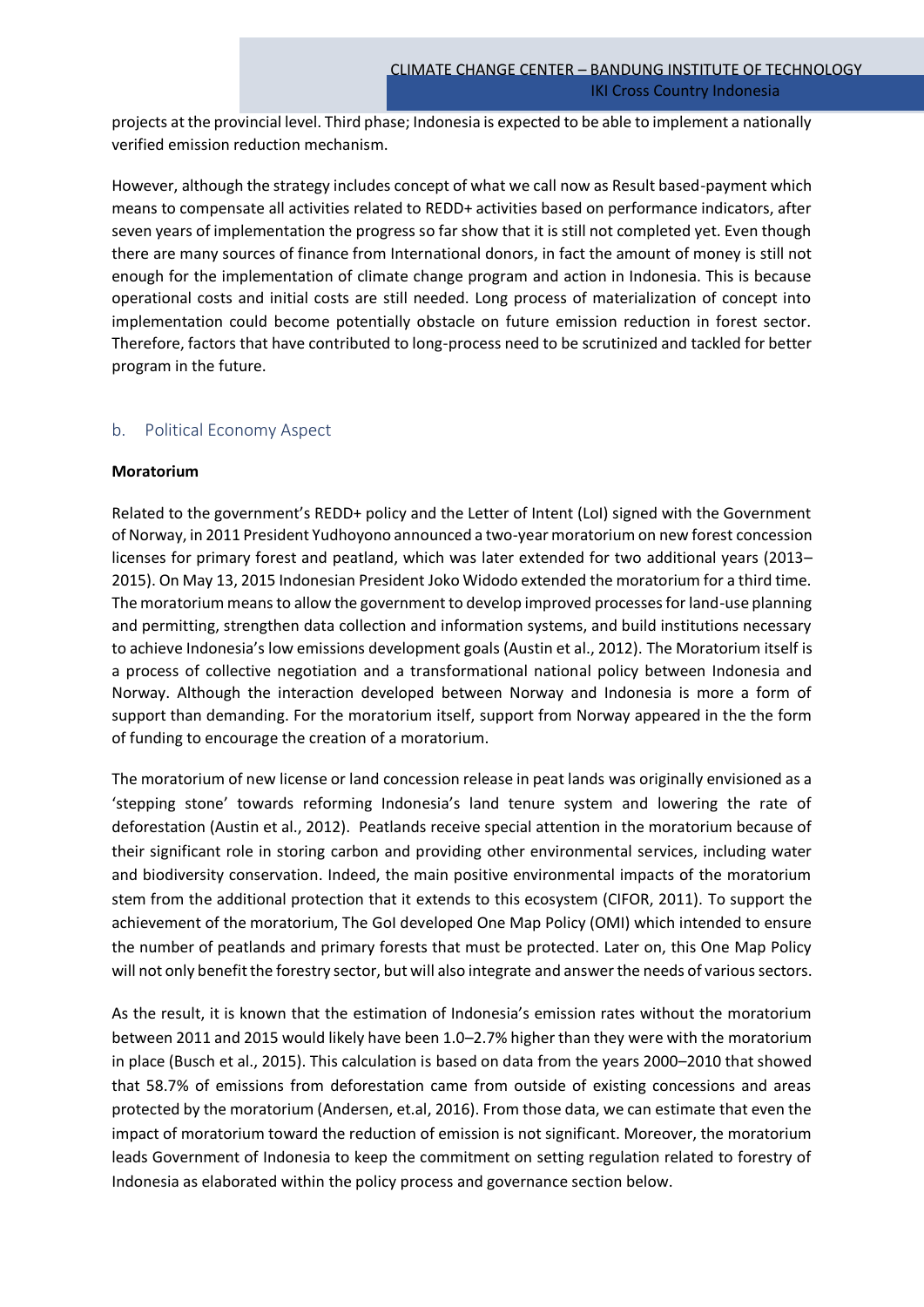In the other side, with the protection of primary forests and peatlands causes limited expansion of oil palm land. Meanwhile, in Indonesia itself the role of palm oil in economic development and environmental degradation has become such a highly debated topic since Indonesia has 14 million hectares (ha) of oil palm and its palm oil exports were valued at USD 23 billion in 2017 and USD 21 billion in 2018 (Purnomo et.al, 2020). Pressure from global markets and the need to fulfill the domestic economy are inevitable in this debate. This has become one of the political economy dilemmas regarding optimizing the role of REDD+ for comprehensive land protection policies.

Based on the study conducted by Irawan et,al (2013) the estimates of the minimum REDD+ payment to compensate for the opportunity costs of oil palm plantations in Indonesia based on the 2013 palm oil prices, cost amounts to about US\$57 per tCO2 for the case of plantations on mineral soils and logging in degraded forest using the higher carbon stocks reported in the literature, and a mid-range discount rate of 10%. This estimate does not include other costs, such as the management of REDD+ activities and transaction costs. Given that large areas of forest have been degraded – 55.6% and 49.4% of secondary forests in areas classified as production forests and in all areas classified as forests respectively (Ministry of Forestry, 2008b) – it seems that the establishment of REDD+ activities in those areas may be too costly if the development of oil palm plantations is an option. The study highlight the importance of considering the political economy of land-use change, including the distribution of power between the central and local governments, and the existing incentive structures influencing different stakeholders in the pursuit of forest exploitation and land-use change.

# c. Policy Processes and Governance Aspect

As already mentioned before, the importance of REDD+ is clearly reflected in the document of the 1st Indonesian NDC, where REDD+ is the back-bone of achieving mitigation target from forestry sector. To support the work, President released the President Regulation no. 16/ 2015 on Ministry of Environment and Forestry (MoEF), then followed by the Ministerial Regulation no. 18/ 2015 on Organization and Work Mechanism of MoEF. In order to help, the roles of MoEF are to conduct governance matters on environment (including climate change issues) and forestry sector. Several policy and regulation have been enacted to support NDC through REDD+ as can be seen from the table belows,

| No. | Regulation                                                                                                            | About                                                                                                                                                                                                                                                   |
|-----|-----------------------------------------------------------------------------------------------------------------------|---------------------------------------------------------------------------------------------------------------------------------------------------------------------------------------------------------------------------------------------------------|
| 1   | Ministerial Regulation No.<br>70/2017 on REDD+<br>Implementation (Tata Cara<br>Pelaksanaan REDD+),<br>considerations: | Indonesia's commitment on GHG emission reduction<br>(Target 29% and 41% on 2030)<br>MoEF is assigned to policy formulation and implementation of climate change<br>control<br>Climate change mitigation actions in forestry sectors, that are conducted |
|     |                                                                                                                       | through reduction of emission from deforestation and forest degradation, role<br>of conservation, sustainable management of forest and enhancement of<br>forest carbon stocks, are implemented at both national and sub-national level                  |
|     |                                                                                                                       | The implementation refers to CoPs' Decisions and Paris Agreement                                                                                                                                                                                        |

# **Policy and Regulation Related to REDD**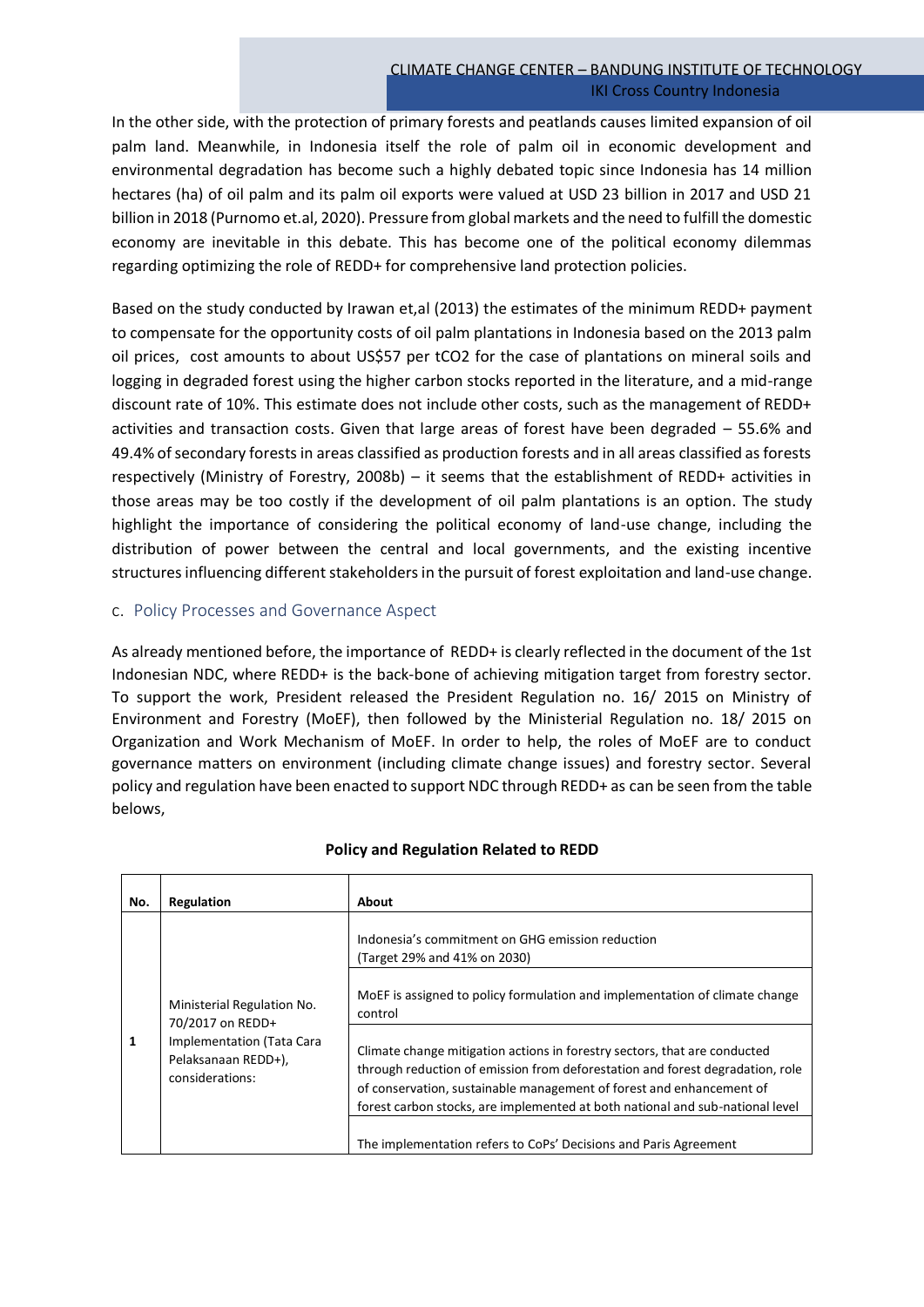# CLIMATE CHANGE CENTER – BANDUNG INSTITUTE OF TECHNOLOGY

IKI Cross Country Indonesia

| No.            | Regulation                                                                                                                                                                                                                                                                                                               | About                                                                                                                                                                                                                                                                                                                |
|----------------|--------------------------------------------------------------------------------------------------------------------------------------------------------------------------------------------------------------------------------------------------------------------------------------------------------------------------|----------------------------------------------------------------------------------------------------------------------------------------------------------------------------------------------------------------------------------------------------------------------------------------------------------------------|
|                |                                                                                                                                                                                                                                                                                                                          | REDD+ is mitigation action in forestry sector with policy and positive incentive<br>approach and becomes an important component of contribution on NDC<br>target achievement                                                                                                                                         |
| $\overline{2}$ | Ministerial Regulation No.<br>71/2017 on National Registry<br>System. It has been<br>authorized to complete the<br>requirement of MRV system                                                                                                                                                                             | In order to record the existence of climate change actions (including REDD+<br>related activities) in Indonesia                                                                                                                                                                                                      |
|                |                                                                                                                                                                                                                                                                                                                          | To support the implementation of Paris Agreement, in particular on the rules<br>of CTU (clarity, transparency and understanding).                                                                                                                                                                                    |
|                |                                                                                                                                                                                                                                                                                                                          | Recognition to the contributions from various stakeholders                                                                                                                                                                                                                                                           |
|                |                                                                                                                                                                                                                                                                                                                          | Provide public data and information on the actions and resources on<br>adaptation and mitigation as well as their achievements                                                                                                                                                                                       |
|                |                                                                                                                                                                                                                                                                                                                          | To avoid double counting on the actions and resources                                                                                                                                                                                                                                                                |
| 3              | The Ministerial Regulation No<br>72/2017 on Guideline for<br>MRV Implementation (of<br>climate change actions and<br>resources)                                                                                                                                                                                          | This is the follow up or mandate of Presidential Regulation no. 71/2001 on<br>Implementation of National GHG Inventory                                                                                                                                                                                               |
|                |                                                                                                                                                                                                                                                                                                                          | Considers the MRV of climate change actions and resources should be done to<br>ensure accountability of achievement with accurate, transparent and<br>accountable manners                                                                                                                                            |
| 4              | The Directorate General of<br>Climate Change Control's<br>Regulation no.<br>P.5/SET/KUM.1/12/2017 on<br>Guideline of GHG Emission<br><b>Calculation for Community</b><br>based Climate Change<br>Mitigation Actions (Pedoman<br>Penghitungan Emisi GRK<br>untuk Aksi Mitigasi<br>Perubahan Iklim berbasis<br>Masyarakat) | The regulation encompasses 4 main sectors, i.e.: Energy Sector; Forestry<br>Sector; Agriculture and Livestock Sector; and Waste Sec                                                                                                                                                                                  |
|                |                                                                                                                                                                                                                                                                                                                          | This tool is designed by application of cellular based-technology and simplified<br>to make easy use. Therefore public users are able to calculate directly their<br>emission reduction on the site. It is supplemented also by spatial technology                                                                   |
|                |                                                                                                                                                                                                                                                                                                                          | In addition, the tool has also been accompanied by a book manual "Sistem<br>Perhitungan Reduksi Emisi GRK secara Cepat, Tepat dan Responsible/ Fast,<br>Accurate and Responsible GHG Emission Reduction Calculation System". The<br>development of this manual is supported by GGGI-Global Green Growth<br>Institute |
|                |                                                                                                                                                                                                                                                                                                                          | This tool is design and intended to support NDC implementation from NPS-<br>Non-Party Stakeholders (provincial and district governments, private sectors,<br>and communities)                                                                                                                                        |
|                |                                                                                                                                                                                                                                                                                                                          | It is expected that calculation results of climate change mitigation actions<br>conducted by public/ communities can be reported to the MoEF/c.q. DG of<br>CCC through the on-line system of SRN-Sistem Registri Nasional/ National<br><b>Registry System</b>                                                        |
|                |                                                                                                                                                                                                                                                                                                                          | As information, detailed achievements are coordinated and monitored by<br>relevant ministries that have been assigned as a leading ministry/institution<br>responsible for the specific sector                                                                                                                       |
| 5              | Governmental Regulation no. 46/2017 on Economic Instrument for Environment                                                                                                                                                                                                                                               |                                                                                                                                                                                                                                                                                                                      |
| 6              | The regulation has been an initiative of Ministry of Environment for decades in order to support<br>implementation of environmental protection and management                                                                                                                                                            |                                                                                                                                                                                                                                                                                                                      |

h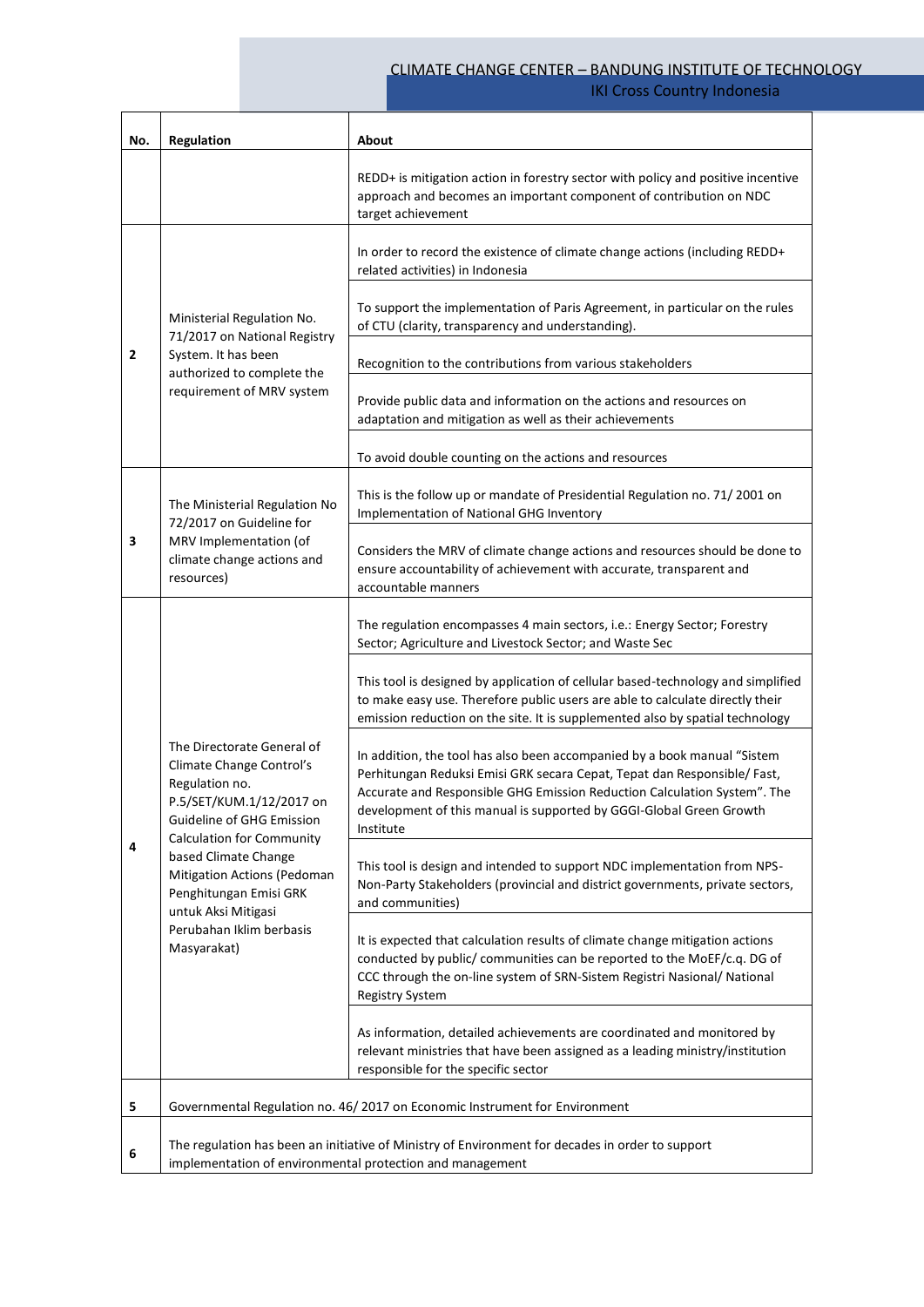#### *Source : ITB Analysis, 2020*

Even though various regulations have been developed to make REDD+ of Indonesia successful, there are still some challenges given that the financing mechanism with REDD+ uses Result Based Payment which requires proof of emission reduction through the forestry sector, and then the cost of protecting the forest is reimbursed. One thing that continues to be a major challenge for a successful transition to sustainable natural resource management lies in its governance. Unclear regulation of forest and land tenure rights; there is no agreement on who has the right to own, access or control Indonesia's forests; differences in forest area data between one source to another source triggering the development of **One Map Policy/One Map Initiative (OMI)** as an initiative as well as the transformative change to increase transparency and effectiveness of forest governance and spatial planning in responding to REDD needs.

Based on study conducted by Mulyani and Jepson (2017), one of the OMI's most significant contributions as the contingency effect with respect to policy coordination amongst government ministries. The Geospatial Information Law No. 4/2011, which mandates the Geospatial Information Agency to lead the implementation of the OMI policy, including the preparation of system infrastructure and the standardisation of existing maps, was considered significant as it decouples mapping from 'ego-sectoral' strategies which not only helps to regulate forest-things related matters but also brings a critical juncture to Indonesian governance related to map-aspects. OMI becomes a vehicle to improve sectoral policy integration by breaking forms of 'ego-sectoral' path-dependency that puts the interests of individual ministries before those of the nation. OMI is not merely a map or product, it is a movement towards greater transparency and public participation in map-making, and importantly transparency in the land-use licensing process, all of which represent a new paradigm in the governance of map-making.

# **The Development of REDD+ Institutional Arrangement in Indonesia**

In managing REDD+ agreements of Indonesia, The President has direct authority to determine the formation of REDD+ governance in Indonesia. Indonesia's agreement with Norway also has implications for the necessity of having an Institutional unit that regulates and reports directly to the President on the progress of implementing REDD+ projects. Based on this commitment, various efforts to establish institutions responsible for the implementation of REDD + continue to be made.

In 2011, the President issued Presidential Decree Number 19/2010 concerning the Task Force for the Establishment of a REDD + Institution, which ended its term of office on 30 June 2011. The first REDD+ task force was the Indonesian government's response to the Norwegian Government which signed the LoI with Indonesian government. The establishment of the first REDD Task Force made some ouputs such as; Draft of the National REDD+ Strategy which has been widely consulted with various parties, Inpres 10/2011 concerning Postponement of Granting of New Permits and Improving Governance of Primary Natural Forests and Peatlands, as well as selection and implementation of activities in Central Kalimantan Province as The first REDD + Pilot Province in Indonesia.

In September 2011, as a follow up to the establishment of the first REDD+ Task Force, the President issued a Presidential Decree No. 25/2011 and formed the second REDD+ Task Force consisting of 10 working groups (*Pokja*). Each Pokja is chaired by elected people from government and nongovernment levels who work intensively and build cross-sectoral relations. This approach will synergistically integrate the work of policy makers at the national level by accommodating local knowledge and aspirations with the hope of becoming a transparent, participatory and accountable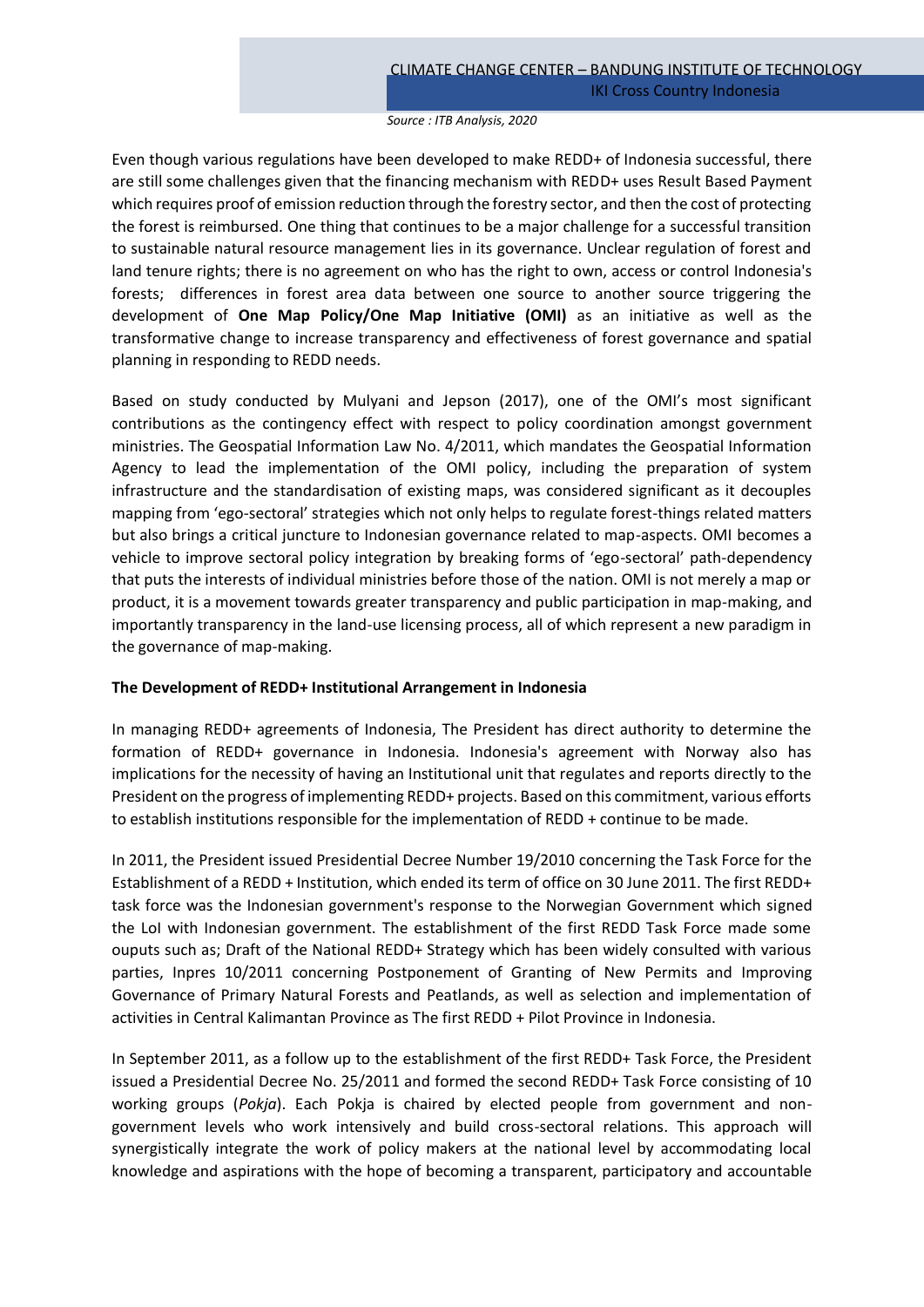institution. This is in line with good governance that is authoritative, responsive, and adaptive to the fast-moving world development. At the end of 2012, the REDD+ Task Force ended its tenure with the following output:

- Presidential Decree on Establishing REDD+ Institutions, which includes the Financial Management Scheme (*FREDDI*) and MRV Strategy;
- Multi-Door Approach Law Enforcement Guidelines and Academic Documents regarding One Door License;
- Guidelines for Mainstreaming REDD+ into the Development Planning System and *MP3EI*  Greening Guidelines;
- National REDD+ Strategy Document and Provincial Strategy Plan and Action Plan (*SRAP*) of West Sumatra, Riau, West Papua and East Kalimantan;
- Renewal of the Indicative Map for Postponing New Permits (PIPIB) related to the implementation of Presidential Instruction no. 10/2011;
- Establishment of an online REDD + Task Force website: http://www.satgasreddplus.org and various publications and stakeholder engagement activities related to REDD +

In 2012, a Presidential Decree Number 5/2013 was issued concerning Amendments to Presidential Decree Number 25/2011 concerning the Institutional Task Force for Reducing Emission from Deforestation and Forest Degradation (REDD+) which stated that a third REDD+ Task Force would oversee the establishment of a REDD + institution known as the Agency for REDD+ Manager.

The REDD+ Management Agency (*BP REDD+*) is a ministry level institution established through Presidential Decree No. 62/2013 to carry out the task of guarding the decline in deforestation rates, renewing governance and transparency in the management of Indonesia's natural resources. *BP REDD*+ is tasked with assisting the President in coordinating, synchronizing, planning, facilitating, managing, monitoring, monitoring and controlling REDD + in Indonesia. However, based on the results of the evaluation, the REDD+ Management Agency was deemed ineffective in implementation actions at the regional level and had difficulty coordinating with several ministries, so that in 2015, President Joko Widodo made a dissolution of the *BP REDD+* and integrated these institution into the Ministry of Environment and Forestry then managed directly under a special General Directorate of Climate Change Control in the hope of strengthening the implementation with making a command line and making it easier to give authority to the regions. To strengthen the mechanism of governance and funding of the REDD + program, in 2017 a new trust fund was formed by Ministry of Environment and Forestry namely the Environmental Fund Management Agency which will be formalized in September 2020.

For institutional set-up, the condition of pre and post the dissolvement of *BP REDD+*, each has advantages and disadvantages. In the pre condition, it is known that REDD+ doing more better in coordination but weak in implementation which can be seen from the regulation which has been set up compared the post condition. Meanwhile the Post condition relatively weak in coordination but better in implementation. This is shown by the process of policy set up and the fast progress for claiming the incentive from Norway. However, considering that Indonesia's NDC target has been set, with 17.2 percent of forestry mean when the forestry sector financing estimates are 75-80 percent sourced from REDD+ funds, of course REDD+ workloads become so heavy. There are issues regarding regulations related to oil palm as a threat to economic perspectives and forest cover as a threat to climate change. In addition, the forestry sector itself is interspersed with many development and land management agendas that require a lot of coordination across sectors. Therefore, REDD+ still needs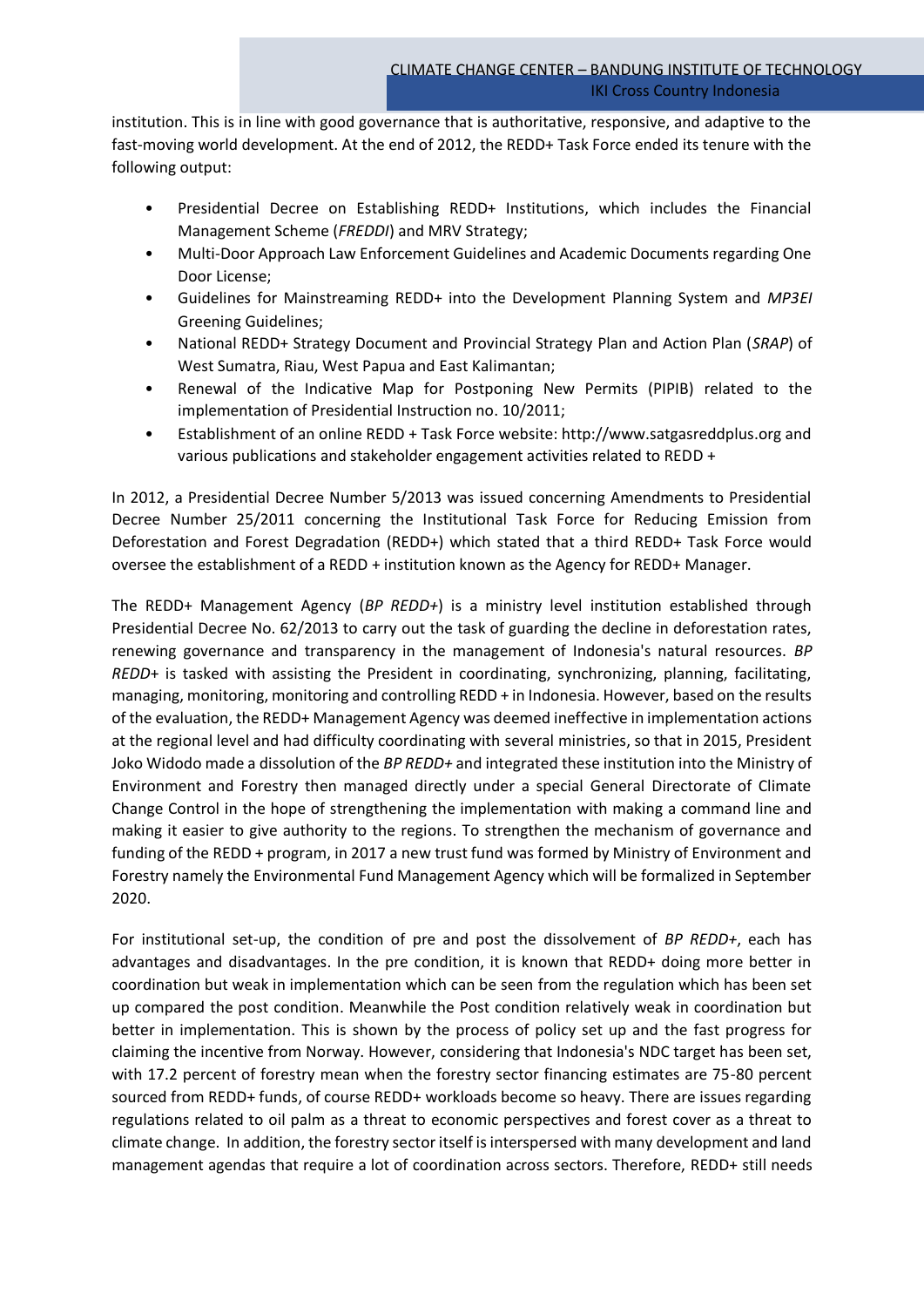support at a higher level of government. Currently, it is regulated at level 3 government inside Ministry of Environment and Forestry so it is less effective for coordination with other institutions or sectors. REDD+ workloads should also be regulated by higher levels of government and has the implementation authority, so that it has power over policy and responsiveness to the program implementation.

Other challenge of REDD+:

- In fact many private parties interact with outsiders to conduct carbon trading. This condition will be the challenge since the amount of Indonesia carbon still not achieved the NDC target yet. The phenomena must be regulated.
- Currently several European countries shifted REDD+ scheme to article 6, so that later the mechanism will become carbon trading (it will change cooperation into buying and selling)

During the LoI period, the progress of REDD + in Indonesia appeared to be slow. Compared with Brazil's success story in REDD+, there are several factors that hinder Indonesia, which Indonesia condition which have large and broad geographical obstacle and complex Indonesian governance structure. The dynamics of changes in governance are also become a slowing factor, bilateral agreements are also work slowly (reinforced by the issue of environmental and forestry merging).

REDD + requires political infrastructure to reduce emissions. The implementation of REDD + is faster in Brazil because Brazil has a starting point far more advanced than Indonesia. At that time Brazil only needed to prepare a financing mechanism because institutions and regulations were sufficiently settled while Indonesia had to start from zero.

# IV.4 Summary and Lesson Learned from Hypothesis

# **Economics**

- a) REDD+ financed capacity development resulted in the preparation of new policies (one map, moratorium), but did not lead to the flow of real financial contributions at the scale as it was expected
	- Regarding the **economic transformation** that occurred as a result of the Norway-Indonesia cooperation related to REDD+, it cannot be seen significantly yet. The economic impact has not yet been measured because the process of implementing REDD is still at the readiness stage
	- The distribution of funding from REDD + is divided into two, which are for preparation and implementation. Based on the results of interviews with the Ministry of Environment and Forestry, it is known that from the commitment value of the RI-Norway Letter of Intent (LoI) of 1 USD Bill, USD 200 mill is allocated for readiness. From USD 200 mill, it has been partially used for the readiness process and currently there still remains USD 26 mill. As for the USD 200 million, it is used to develop various policies and institutional arrangement to implement REDD+ programs.
	- Even though various regulations have been developed to make REDD  $+$  of Indonesia successful, there are still some challenges given that the financing mechanism with REDD + uses Result Based Payment which requires proof of emission reduction through the forestry sector, and then the cost of protecting the forest is reimbursed. These condition is triggering the development of **One Map Policy/One Map Initiative (OMI)** as an initiative as well as the transformative change to increase transparency and effectiveness of forest governance and spatial planning in responding to REDD needs .Furthermore, OMI is not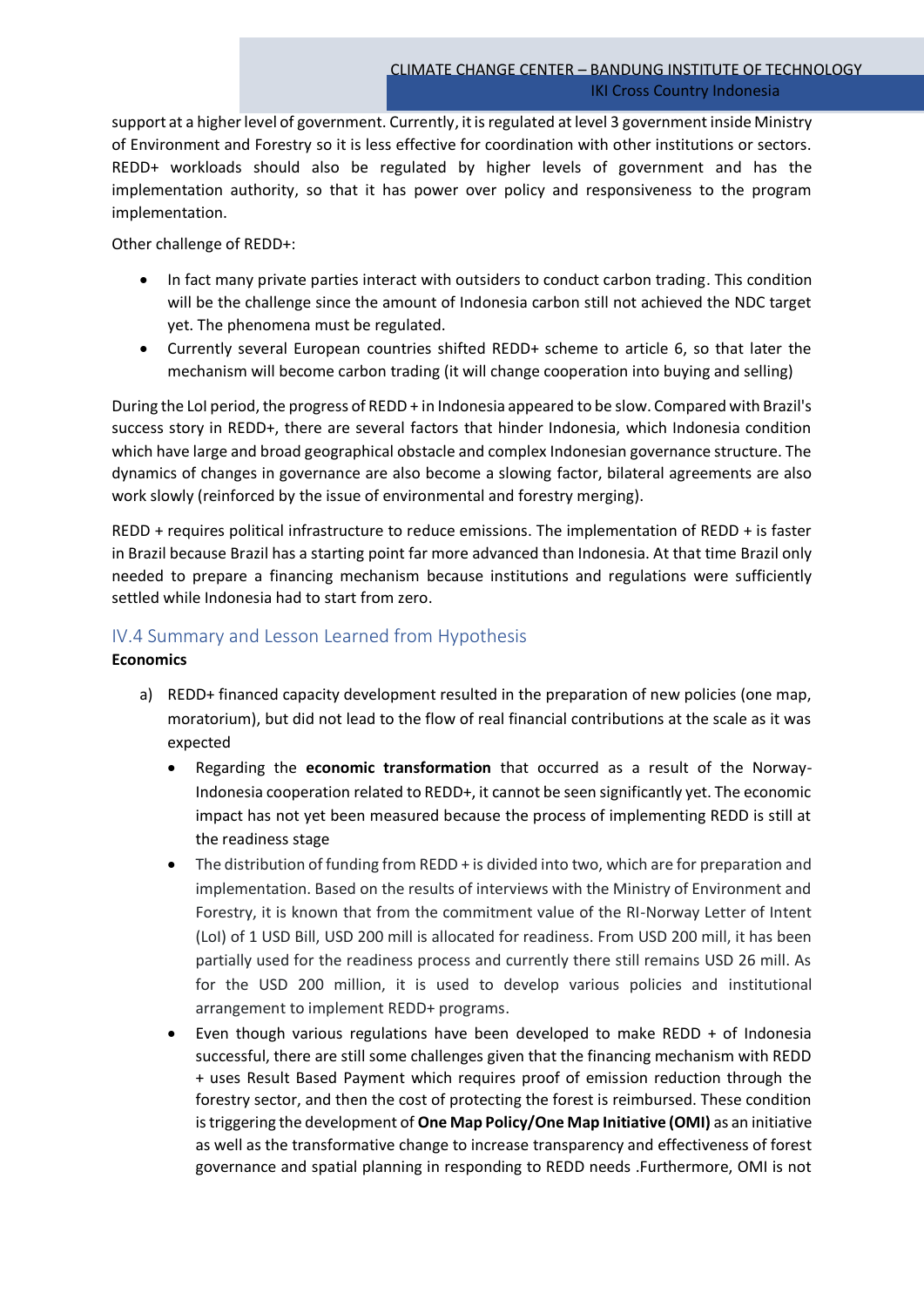merely a map or product, it is a movement towards greater transparency and public participation in map-making, and importantly transparency in the land-use licensing process, all of which represent a new paradigm in the governance of map-making.

# **Political Economy**

- a) REDD+ programme resulted in the establishment of the moratorium, and which had an effect on lowering deforestation rates, but REDD+ programme was not impactful enough to achieve a change in the political economy due not fully inline with national policies on palm oil production as of signification contribution to national economy revenue.
	- Related to the government's REDD+ policy and the Letter of Intent (LoI) signed with the Government of Norway, GoI make 3 moratorium related to new forest concession licenses for primary forest and peatland. As a result of the moratorium, The Government of Norway, since 2012, has committed to provide support worth USD 1 billion to Indonesia in achieving its goal of reducing emissions
	- The moratorium was originally envisioned as a 'stepping stone' towards reforming Indonesia's land tenure system and lowering the rate of deforestation. The estimation of Indonesia's emission rates without the moratorium between 2011 and 2015 would likely have been 1.0–2.7% higher than they were with the moratorium in place (Busch et al., 2015). This calculation is based on data from the years 2000–2010 that showed that 58.7% of emissions from deforestation came from outside of existing concessions and areas protected by the moratorium (Andersen, et.al, 2016)
	- Enhancement of renewable energy in transport sub-sector:
		- $\circ$  Minister of EMR has released the regulation on supply and utilization of biodiesel under the framework of Palm Oil Plantation Fund (Ministerial Regulation no no. 41/ 2018)
		- o The President released a regulation on collection and utilization of palm oil plantation fund, among others for enhancing biofuel development in 2018 (Presidential Decreen no.  $66/2018$  concerning the  $2<sup>nd</sup>$  Revision to the the Presidential Decree no. 61/ 2015)
		- o Minister of EMR has released the regulation on regulation of utilization and administration of biofuels (Ministerial Regulation No. 12/ 2015 on Biofuel Blending).

# **Policy Process and Governance**

- a) The provision of technical assistance until implementation as a whole process funded by the international donors enhances implementation capacity.
	- LoI provides managerial guidance to implement matters that makes Indonesia (as a recipient country) to develop achievable work plans and emission reduction targets with internationally technical standards within a certain time frame.
	- As for the USD 200 million (readiness funds), it is used to develop various policies (moratorium, OMI, REDD+ instrument) and institutional arrangement to implement REDD+ programs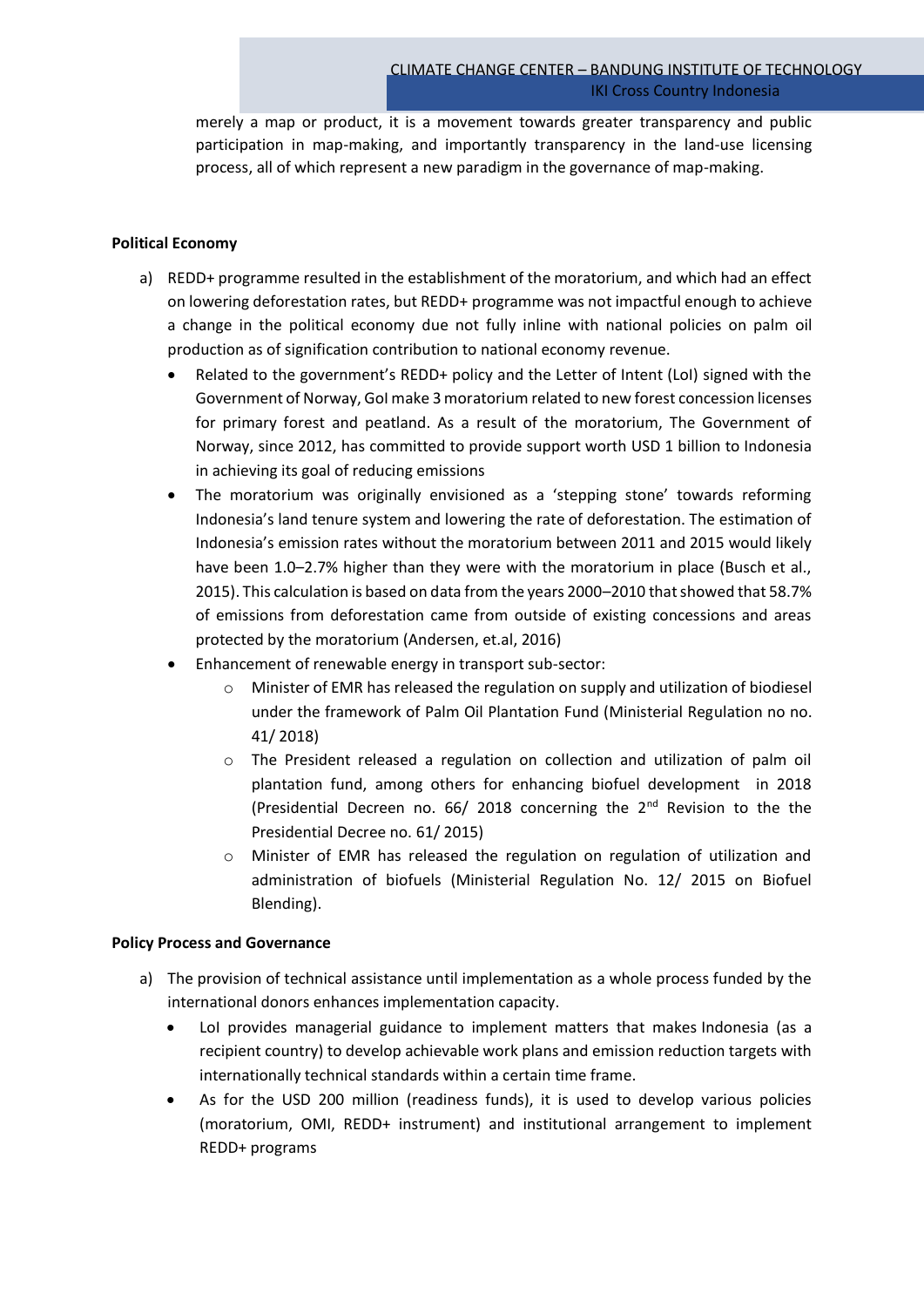- b) The institutional arrangement under ministry perform more effective implementation of projects but the higher level of institution lead to better coordination.
	- The institutional arrangement of REDD+ developed from year to year. The REDD+ Management Agency (BP REDD+) is a ministry level institution. BP REDD+ is tasked with assisting the President in coordinating, synchronizing, planning, facilitating, managing, monitoring, monitoring and controlling REDD + in Indonesia. However, based on the results of the evaluation, the REDD+ Management Agency was deemed ineffective in implementation actions at the regional level and had difficulty coordinating with various ministries, so that in 2015, President Joko Widodo made a dissolution of the BP REDD+ and integrated these institution into the Ministry of Environment and Forestry then managed directly under a special General Directorate of Climate Change Control in the hope of strengthening coordination between ministries with making a command line and making it easier to give authority to the regions. To strengthen the mechanism of governance and funding of the REDD + program, in 2017 a new trust fund was formed by Ministry of Environment and Forestry namely the Environmental Fund Management Agency which will be formalized in September 2020

# V. Reference

- AFD and JICA. 2013. Joint Evaluation Report : Indonesia Climate Change Programme Loan (ICCPL). Agence Française de Développement (AFD) Japan International Cooperation Agency (JICA) report [https://www2.jica.go.jp/en/evaluation/pdf/2013\\_INP-33\\_4.pdf](https://www2.jica.go.jp/en/evaluation/pdf/2013_INP-33_4.pdf)
- Alpen Steel. (n.d.). 2018. Analisa Perhitungan Mikrohidro. [http://www.alpensteel.com/article/117-104-energi-sungai-pltmh--micro-hydro](http://www.alpensteel.com/article/117-104-energi-sungai-pltmh--micro-hydro-power/166--analisa-perhitungan-mikrohidro)[power/166--analisa-perhitungan-mikrohidro.](http://www.alpensteel.com/article/117-104-energi-sungai-pltmh--micro-hydro-power/166--analisa-perhitungan-mikrohidro)
- Anderson, Z.R., Kusters, Koen., McCarthy, J., Obidzinski, K.,. 2016. Green Growth Rhetoric Versus Reality: Insight from Indonesia
- Austin, K., Sheppard, S.,Stolle, F.,. 2012. Indonesia's Moratorium on New Forest Concessions; Key findings and next steps. World Resources Institute Working Paper, Washington D.C.
- BKF (Fiscal Policy Agency) and CPI (Climate Policy Initiative). 2014. The Landscape of Public Climate Finance in Indonesia. An Indonesian Ministry of Finance & CPI Report. [https://climatepolicyinitiative.org/wp-content/uploads/2014/07/The-Landscape-of-](https://climatepolicyinitiative.org/wp-content/uploads/2014/07/The-Landscape-of-Public-Finance-in-Indonesia.pdf)[Public-Finance-in-Indonesia.pdf.](https://climatepolicyinitiative.org/wp-content/uploads/2014/07/The-Landscape-of-Public-Finance-in-Indonesia.pdf)
- BKF (Fiscal Policy Agency). 2019. Green Sukuk Issuance Allocation and Impact Report. Ministry of Finance Republic of Indonesia.
- Buchner, B., Mazza, F., Falconer. A.,. 2018. Global Climate Finance. Climate Policy Initiative. [https://climatepolicyinitiative.org/wp-content/uploads/2018/11/Global-Climate-](https://climatepolicyinitiative.org/wp-content/uploads/2018/11/Global-Climate-Finance-An-Updated-View-2018.pdf)[Finance-An-Updated-View-2018.pdf](https://climatepolicyinitiative.org/wp-content/uploads/2018/11/Global-Climate-Finance-An-Updated-View-2018.pdf)
- Busch, J., Ferretti-Gallon, K., Engelmann,J., Wright, M., Austin, K.G., Stolle, F., Turbanova,S., Potapov, P.V., Margano, B., Hansen, M., Baccini, A. 2015. Reduction in emission from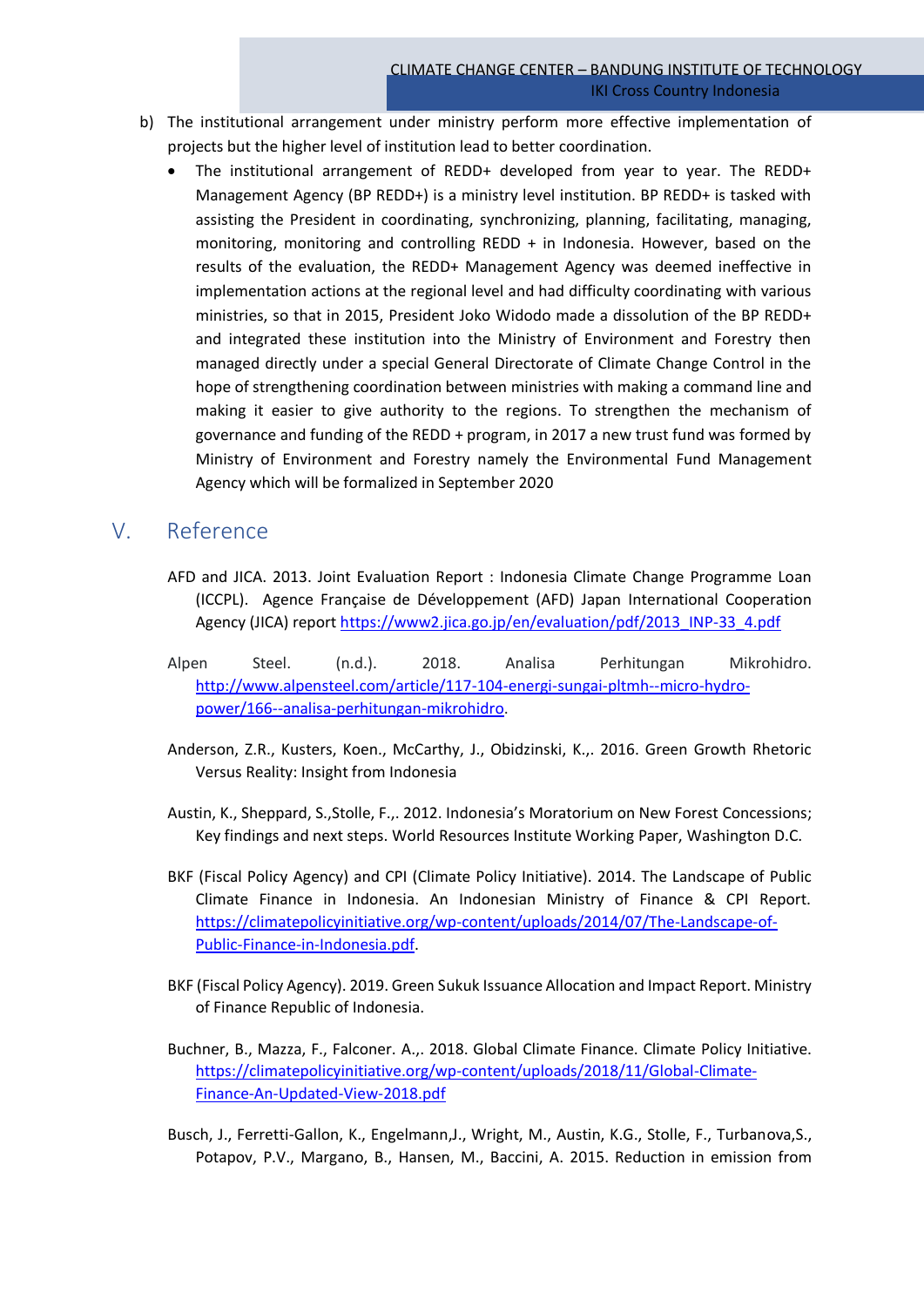deforestation from Indonesia's moratorium on new oil palm, timber, and logging concessions. Proc. Natl.Acad. Sci. 112 (5) 1328-1333.

- Climate and Development Knowledge Network (CDKN). 2015. Project: Indonesia Energy Sector NAMA Coordination. [https://cdkn.org/project/indonesia-energy-sector-nama](https://cdkn.org/project/indonesia-energy-sector-nama-coordination/)[coordination/](https://cdkn.org/project/indonesia-energy-sector-nama-coordination/)
- Halimanjaya, Aidi. 2016. Allocating climate mitigation finance: a comparative analysis of five major and the second service of the service service service services of the service service service service se [https://www.researchgate.net/publication/305320906\\_Allocating\\_climate\\_mitigation\\_fi](https://www.researchgate.net/publication/305320906_Allocating_climate_mitigation_finance_a_comparative_analysis_of_five_major_green_donors) nance a comparative analysis of five major green donors.
- Harisman, Ramadhan. 2013. A Mitigation Fiscal Framework for Indonesia's National Action Plan on Greenhouse Gases Emission Reduction (RAN-GRK). Fiscal Policy Agency,Ministry of Finance Indonesia Presentation at Bogor. [https://www.greengrowthknowledge.org/sites/default/files/5C\\_harisman.pdf](https://www.greengrowthknowledge.org/sites/default/files/5C_harisman.pdf)
- Indonesian Law No. 16 of 2016 about Ratification of Paris Agreement to The United Nations Framework Convention On Climate Change
- Institute for Essential Services Reform (IESR). 2019. Akses Energi yang Berkelanjutan untuk Masyarakat Desa: Status, Tantangan, dan Peluang. Institute for Essential Services Reform, West Jakarta.<http://iesr.or.id/wp-content/uploads/2019/05/Proceeding-PE-11.pdf>
- Ministry of Finance. 2012. Indonesia's First Mitigation Fiscal Framework In support of the National Action Plan to Reduce Greenhouse Gas Emissions. Ministry of Finance (2012) Indonesia's First Mitigation Fiscal Framework
- Ministry of Energy Regulation No. 12. 2018. Amendment to Regulation of The Minister of Energy and Mineral Resources Number 39 of 2017 Concerning Implementation of Physical Activities of New and Renewable Energy Energy and Energy Conservation
- Planning Bureau of Ministry of Energy and Mineral Resources. 2018. Kebijakan Sektor ESDM Dalam Implementasi Program NDC Adaptasi. [http://km.reddplusid.org/d/006c64491cb8acf2092ce0e0341797fe.](http://km.reddplusid.org/d/006c64491cb8acf2092ce0e0341797fe)
- Public Relation of New Energy The Renewable and Energy Conservation (EBTKE). 2018. Menuju Rasio Elektrifikasi 99 Persen pada 2019. [http://ebtke.esdm.go.id/post/2018/04/27/1945/menuju.rasio.elektrifikasi.99.persen.pa](http://ebtke.esdm.go.id/post/2018/04/27/1945/menuju.rasio.elektrifikasi.99.persen.pada.2019) [da.2019.](http://ebtke.esdm.go.id/post/2018/04/27/1945/menuju.rasio.elektrifikasi.99.persen.pada.2019)
- CIFOR. 2011. Indonesia's forest moratorium : A steeping Stone to better forest governance?.- -> Murdiyarso, D., Dewi, S., Lawrence, D. and Seymour, F. 2011 Indonesia's forest moratorium: a stepping stone to better forest governance? Working Paper 76. CIFOR, Bogor, Indonesia.
- Irawan, Silvia., Tacconi, Luca., Ring, Irene,. 2013. Stakeholders' incentives for land-use change and REDD+: The case of Indonesia. Elsevier : Journal of Ecological Economics 82 pg. 75-83. [https://earthinnovation.org/wp-content/uploads/2013/01/Stakeholders-Incentives-for-](https://earthinnovation.org/wp-content/uploads/2013/01/Stakeholders-Incentives-for-Land-use-Change-and-REDD-.pdf)[Land-use-Change-and-REDD-.pdf](https://earthinnovation.org/wp-content/uploads/2013/01/Stakeholders-Incentives-for-Land-use-Change-and-REDD-.pdf)